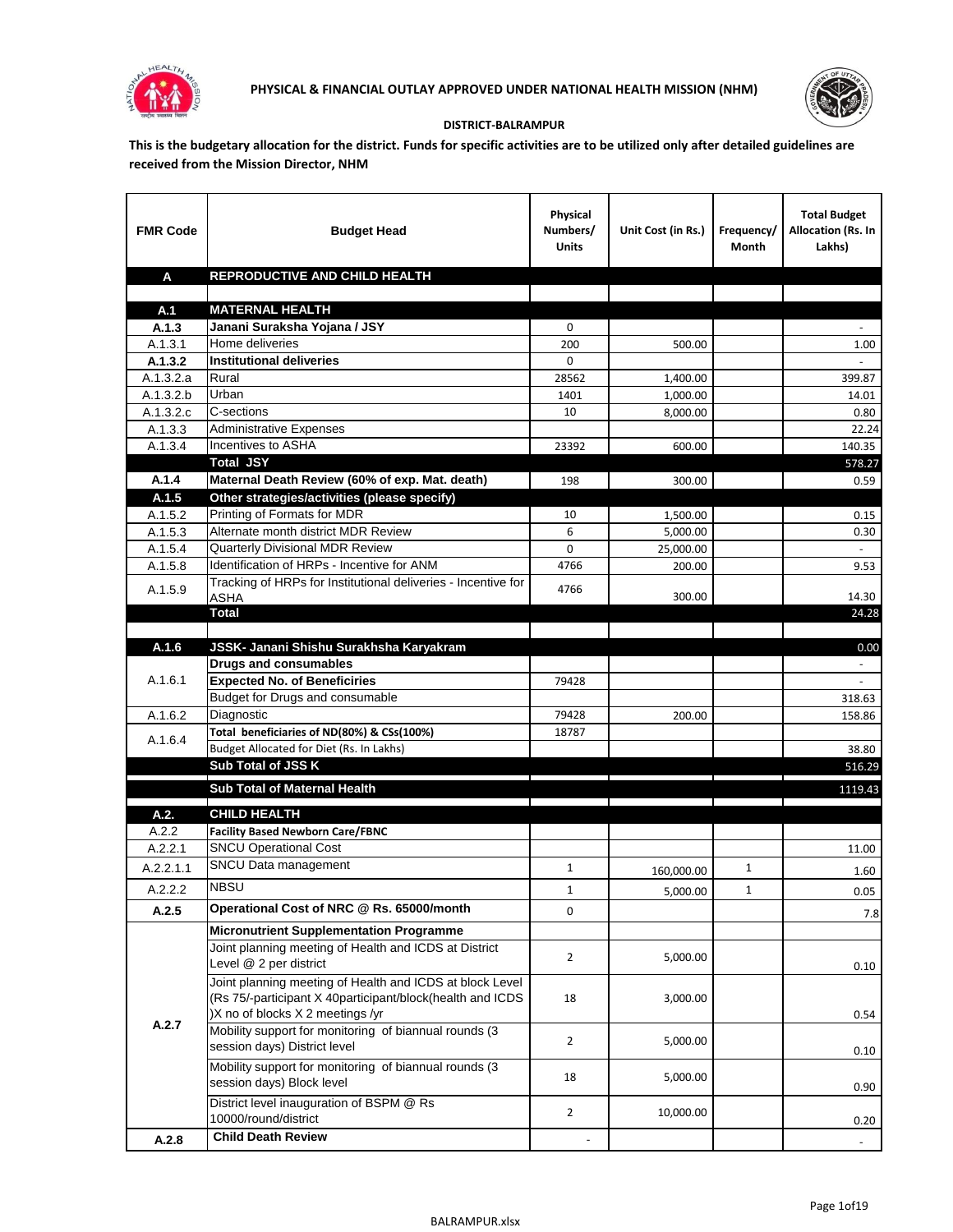| <b>FMR Code</b> | <b>Budget Head</b>                                                                                                                             | Physical<br>Numbers/<br><b>Units</b> | Unit Cost (in Rs.) | Frequency/<br><b>Month</b> | <b>Total Budget</b><br>Allocation (Rs. In<br>Lakhs) |
|-----------------|------------------------------------------------------------------------------------------------------------------------------------------------|--------------------------------------|--------------------|----------------------------|-----------------------------------------------------|
|                 | <b>Sub-total Child Health</b>                                                                                                                  |                                      |                    |                            | 22.29                                               |
|                 |                                                                                                                                                |                                      |                    |                            |                                                     |
| A.3             | <b>FAMILY PLANNING</b>                                                                                                                         |                                      |                    |                            |                                                     |
| A.3.1           | <b>Terminal/Limiting Methods</b>                                                                                                               |                                      |                    |                            |                                                     |
| A.3.1.1         | Female sterilization camps @ Rs. 3500/camp                                                                                                     | 59                                   | 3,500.00           |                            | 2.07                                                |
| A.3.1.2         | NSV camps @ Rs. 3500/camp<br>Budget for Female Interval Sterilization Compensation                                                             | $\overline{2}$                       | 3,500.00           |                            | 0.07                                                |
| A.3.1.3         | @ Rs.2000/-Per Case in Public Sector-(In Rs.)                                                                                                  | 771                                  | 2,000.00           |                            | 15.42                                               |
|                 | <b>Budget for Post Partum Female Sterilization</b><br>Compensation @ Rs.3000/-Per Case in Public Sector-(In<br>$Rs.$ )                         | 93                                   | 3,000.00           |                            | 2.79                                                |
| A.3.1.4         | Budget for Male Sterilization Compensation @ Rs.2700/-<br>Per Case in Public Sector -(In Rs.)                                                  | 10                                   | 2,700.00           |                            | 0.27                                                |
| A.3.2           | <b>Spacing Methods</b>                                                                                                                         |                                      |                    |                            |                                                     |
| A.3.2.2         | Total Budget Allocated for Compensation for IUCD<br>insertion at health facilities (including fixed day services at<br>SHC and PHC) @ Rs 20/-  | 17656                                | 20.00              |                            | 3.53                                                |
| A.3.2.3         | PPIUCD services (Incentive to provider @Rs 150 per<br>PPIUCD insertion)                                                                        | 1068                                 | 150.00             |                            | 1.60                                                |
|                 | Orientation/Review of ASHA/ANM/AWW for scheme<br>for HDC, ESB, PTK                                                                             |                                      |                    |                            |                                                     |
| A.3.2.5         | <b>District level</b>                                                                                                                          | $\mathbf{1}$                         | 10,000.00          | $\mathbf{1}$               | 0.10                                                |
|                 | <b>Block level Quarterly</b>                                                                                                                   | 9                                    | 10,000.00          | 4                          | 3.60                                                |
| A.3.2.6         | Dissemination of FP manuals and guidelines                                                                                                     | $\mathbf{1}$                         | 20,000.00          | $\mathbf{1}$               | 0.20                                                |
| A.3.3           | Budget for POL for Mobility to Surgeons team for FDS<br>Camps @ Rs.1000/ camp                                                                  | 59                                   | 1,000.00           |                            | 0.59                                                |
| A.3.5.1         | Orientaion workshop, QAC meeting at distirct level-<br>Quarterly                                                                               | $\mathbf{1}$                         | 2,000.00           | 4                          | 0.08                                                |
| A.3.5.2         | FP Review Meeting at Divisional level-Quarterly                                                                                                | 0                                    | 20,000.00          | 4                          |                                                     |
| A.3.5.3         | Performance reward                                                                                                                             | $\mathbf{1}$                         | 50,000.00          |                            | 0.50                                                |
| A.3.5.4         | World Population Day' celebration (such as mobility,<br>IEC activities etc.):                                                                  |                                      |                    |                            |                                                     |
|                 | District level                                                                                                                                 | $\mathbf{1}$                         | 100,000.00         |                            | 1.00                                                |
|                 | <b>Block Level</b>                                                                                                                             | 9                                    | 10.000.00          |                            | 0.90                                                |
| A.3.5.5         | Other strategies/activities (such as strengthening<br>fixed day services for IUCD & Sterilisation, etc.)                                       |                                      |                    |                            |                                                     |
|                 | Printing of FP Manuals, Guidelines, etc.                                                                                                       | 0                                    |                    |                            |                                                     |
|                 | Sterilization Register @ Rs.150/Register                                                                                                       | 10                                   | 150.00             | $\centerdot$               | 0.02                                                |
|                 | IUCD Register @ Rs.150/- Register                                                                                                              | 122                                  | 150.00             |                            | 0.18                                                |
|                 | PPIUCD Registers @ Rs.150/-Register                                                                                                            | 6                                    | 150.00             |                            | 0.01                                                |
| A.3.5.5.1       | Injectable Registers @ Rs.150/Register                                                                                                         | 12                                   | 150.00             |                            | 0.02                                                |
|                 | Counseling Register @ Rs.150/-Register (3 per<br>Counselor)                                                                                    | 3                                    | 150.00             |                            | 0.00                                                |
|                 | Consent Form , Medical Record CheckIklist, Posoot<br>Operatiive Instructionn Card, Ssterilization Certificate for<br>Sterilization@ Rs 5/-Unit | 4832                                 | 5.00               |                            | 0.24                                                |
|                 | Enhance Contribution of PRIs and Family members of<br>eligible couples in 75 districts with high unmet need<br>and TFR                         |                                      |                    |                            |                                                     |
| A.3.5.5.2       | District Level NSV Satisfied Client Meet @Rs.20000/-<br>District                                                                               | $\mathbf{1}$                         | 20,000.00          |                            | 0.20                                                |
|                 | Block Level Panch Sarpanch Sammellan @Rs.10000/-<br><b>Block</b>                                                                               | 9                                    | 10,000.00          |                            | 0.90                                                |
| A.3.5.5.3       | RMNCHA Counsellling Corners @ Rs.35,000/-                                                                                                      | 0                                    | 35,000.00          |                            |                                                     |
|                 | <b>World NSV Week</b>                                                                                                                          |                                      |                    |                            |                                                     |
| A.3.5.5.6       | <b>District level</b>                                                                                                                          | $\mathbf{1}$                         | 25,000.00          |                            | 0.25                                                |
|                 | <b>Block level</b>                                                                                                                             | 9                                    | 10,000.00          |                            | 0.90                                                |
|                 | Govt. COT at Divisions level for FP Services                                                                                                   |                                      |                    |                            |                                                     |
|                 | Divisional Govt. COT @ Rs.50000/month for 12 month                                                                                             | 0                                    | 5,000.00           | 12                         | $\omega$                                            |
|                 |                                                                                                                                                |                                      |                    |                            |                                                     |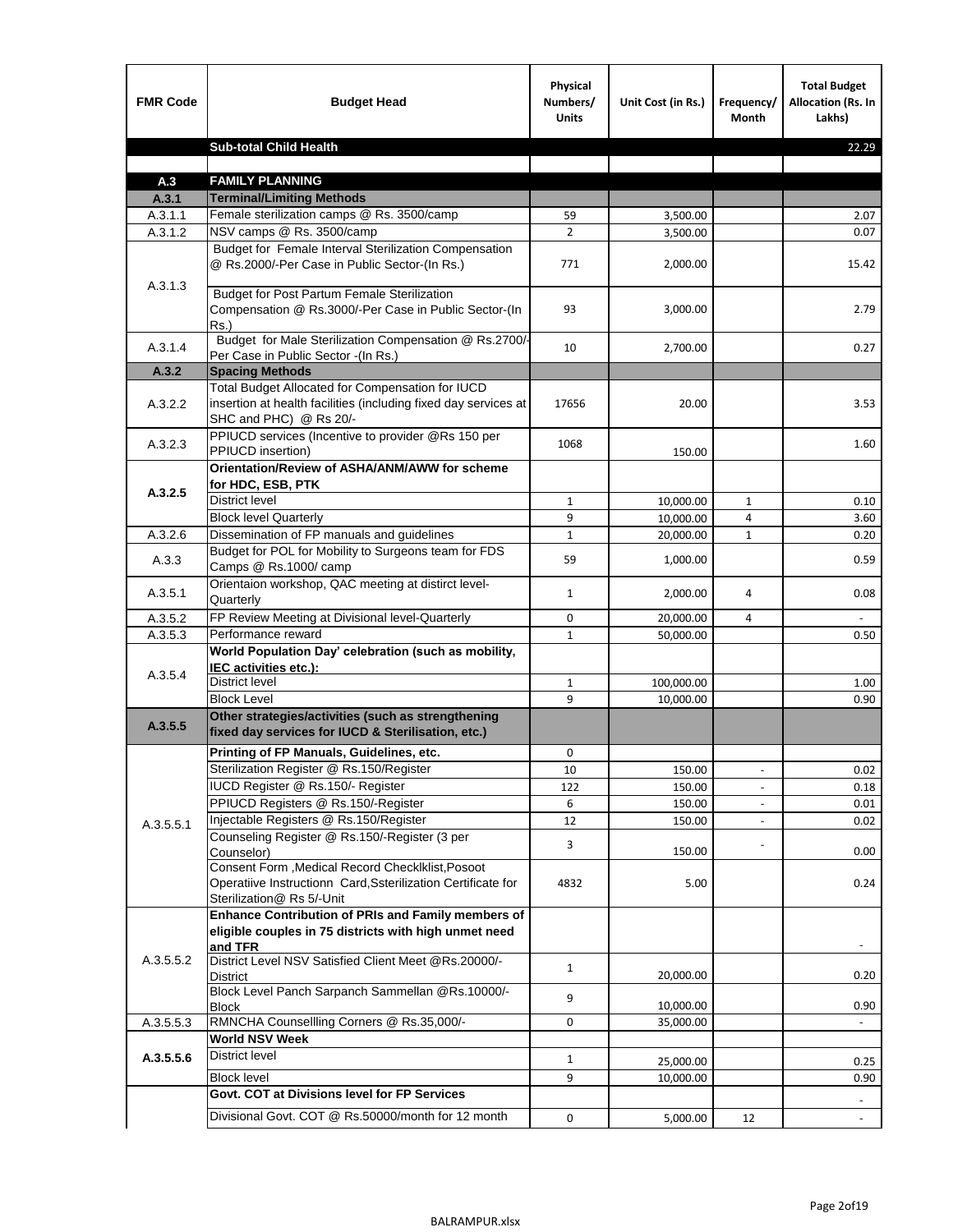| <b>FMR Code</b> | <b>Budget Head</b>                                                                                                                                                           | Physical<br>Numbers/<br><b>Units</b> | Unit Cost (in Rs.) | Frequency/<br>Month | <b>Total Budget</b><br>Allocation (Rs. In<br>Lakhs) |
|-----------------|------------------------------------------------------------------------------------------------------------------------------------------------------------------------------|--------------------------------------|--------------------|---------------------|-----------------------------------------------------|
| A.3.5.5.8       | Exra Incentive for Female Interval Sterilization in Public<br>Sector.-(20% of 80% ELA) @ Rs. 130 per case                                                                    | $\Omega$                             | 130.00             |                     |                                                     |
|                 | Extra Incentive for Male Sterilization in Public Sector-<br>(40% ELA) @ Rs. 155 per case                                                                                     | $\Omega$                             | 155.00             |                     |                                                     |
|                 | <b>Sub-total Family Planning</b>                                                                                                                                             |                                      |                    |                     | 35.44                                               |
|                 | ADOLESCENT HEALTH / RKSK (Rashtriya Kishore                                                                                                                                  |                                      |                    |                     |                                                     |
| A.4             | Swasthya Karyakram)                                                                                                                                                          |                                      |                    |                     |                                                     |
| A.4.1           | <b>Facility based services</b>                                                                                                                                               |                                      |                    |                     |                                                     |
| A.4.1.1         | Orientation meetings-HPD Districts                                                                                                                                           | $\mathbf{1}$                         | 9000               | $\mathbf{1}$        | 0.09                                                |
|                 | Review meetings at District level-Quarterly                                                                                                                                  | $\mathbf{1}$                         | 5000               | 4                   | 0.20                                                |
| A.4.1.2         | Establishment of new clinics at DH/Medical college level                                                                                                                     | 0                                    | 50,000.00          |                     | $\overline{\phantom{a}}$                            |
|                 | Operating expenses for existing clinics                                                                                                                                      | 0                                    |                    |                     |                                                     |
|                 | DH & MC level Existing AFHS clinics                                                                                                                                          | $\overline{2}$                       | 600.00             | 12                  | 0.14                                                |
| A.4.1.4         | DH & MC level AFHS clinics (New)                                                                                                                                             | 0                                    | 600.00             | 6                   |                                                     |
|                 | <b>CHC level Existing AFHS clinics</b>                                                                                                                                       | 9                                    | 400.00             | 12                  | 0.43                                                |
|                 | PHC level existing AFHS clinics<br>Mobility support for AH counsellors at MC/DH level AH                                                                                     | 18                                   | 200.00             | 12                  | 0.43                                                |
| A.4.1.5         | Clinic at @ Rs 1000 per month for 06 month                                                                                                                                   | $\overline{2}$                       | 1,000.00           | 6                   | 0.12                                                |
|                 | Mobility support for Exsiting AH counsellors at CHC level<br>AH Clinic at @ Rs 1000 per month for 06 month                                                                   | 0                                    | 1,000.00           | 6                   |                                                     |
| A.4.5.7         | <b>WIFS Register</b>                                                                                                                                                         | 7072                                 | 100.00             |                     | 7.07                                                |
| A.4.5.8         | <b>NIPI Register</b>                                                                                                                                                         | 8655                                 | 100.00             |                     | 8.66                                                |
| A.4.5.9         | <b>WIFS Reporting Formats</b>                                                                                                                                                | 90000                                | 0.50               |                     | 0.45                                                |
|                 |                                                                                                                                                                              |                                      |                    |                     |                                                     |
|                 | <b>Sub-total Adolescent Health</b>                                                                                                                                           |                                      |                    |                     | 17.60                                               |
| A.5             | <b>RBSK</b>                                                                                                                                                                  |                                      |                    |                     |                                                     |
| A.5.1           | <b>Operational Cost of RBSK (Mobility support, DEIC etc)</b>                                                                                                                 |                                      |                    |                     |                                                     |
| A.5.1.2         | Prepare detailed operational plan for RBSK across<br>districts (cost of plan/convergence/monitoring<br>meetings should be kept seperately)                                   |                                      |                    |                     |                                                     |
|                 | One meeting @ Rs. 500 per block for microplan                                                                                                                                | 9                                    | 500.00             |                     | 0.05                                                |
|                 | One orientation meeting for RBSK software                                                                                                                                    | 9                                    | 90.00              |                     | 0.01                                                |
| A.5.1.3         | Mobility support for Mobile health team                                                                                                                                      | 18                                   | 30,000.00          | 12                  | 64.80                                               |
| A.5.1.4         | Operational cost of DEIC                                                                                                                                                     |                                      |                    |                     | 0                                                   |
| A.5.1.5         | New born screening- Inborn error of metabolism (please<br>give details per unit cost of screening, number of children<br>to be screened and the delivery points Add details) |                                      |                    |                     | 0                                                   |
| A.5.1.7         | Spectacle for children                                                                                                                                                       | 1384                                 | 275.00             |                     | 3.81                                                |
| A.5.1.10        | Monitoring Meeting at District level                                                                                                                                         | $\mathbf{1}$                         | 5,000.00           | 3                   | 0.15                                                |
|                 |                                                                                                                                                                              |                                      |                    |                     |                                                     |
|                 | <b>Sub-total RBSK</b>                                                                                                                                                        |                                      |                    |                     | 68.81                                               |
| A.7             | <b>PNDT Activities</b>                                                                                                                                                       |                                      |                    |                     |                                                     |
|                 | <b>Support to PNDT cell</b>                                                                                                                                                  |                                      |                    |                     |                                                     |
|                 | Honorarium of Divisional Level Data Assistant @ Rs.<br>18743 per month for 12 months                                                                                         | 0                                    | 18,743.00          | 12                  |                                                     |
| A.7.1           | Honorarium of District Level Data Assistant @<br>Rs.                                                                                                                         | $\mathbf{1}$                         | 11,025.00          | 12                  |                                                     |
|                 | 11025 per month for 12 months<br>Contingency at Divisional level for PCPNDT Cell                                                                                             | 0                                    | 10,000.00          | $\mathbf{1}$        | 1.32                                                |
|                 | Contingency at District level for PCPNDT Cell                                                                                                                                | $\mathbf{1}$                         | 5,000.00           | $\mathbf{1}$        | $\overline{\phantom{a}}$                            |
|                 | Visit of Divisional level Inspection Committee (Including                                                                                                                    |                                      |                    |                     | 0.05                                                |
| A.7.2.2         | TA/DA)                                                                                                                                                                       | 0                                    | 10,000.00          | $\mathbf{1}$        |                                                     |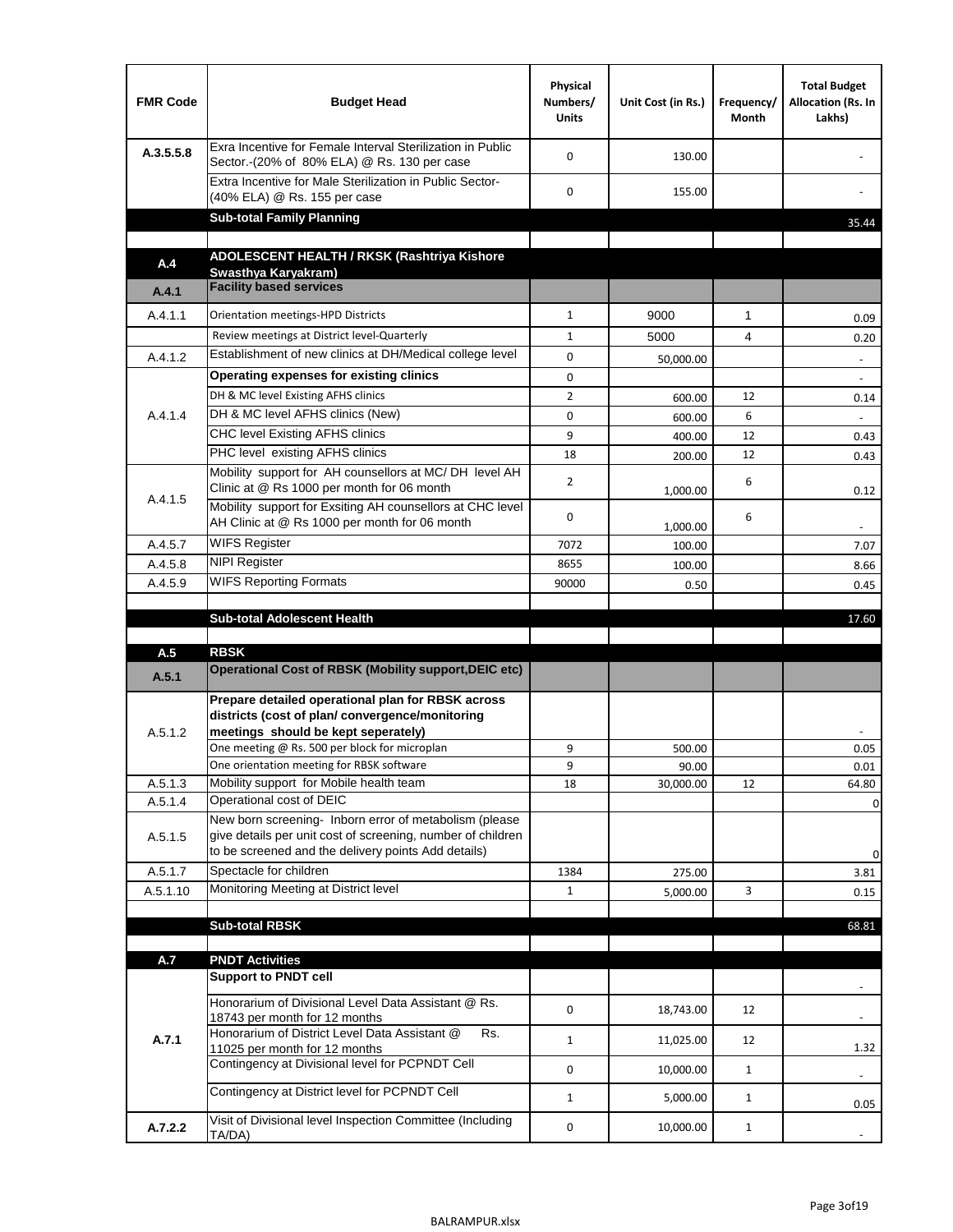| <b>FMR Code</b>      | <b>Budget Head</b>                                                                                                                              | Physical<br>Numbers/<br><b>Units</b> | Unit Cost (in Rs.)     | Frequency/<br><b>Month</b> | <b>Total Budget</b><br><b>Allocation (Rs. In</b><br>Lakhs) |
|----------------------|-------------------------------------------------------------------------------------------------------------------------------------------------|--------------------------------------|------------------------|----------------------------|------------------------------------------------------------|
| A.7.2.5              | Orientation of Member of District advisory Committee at<br><b>Divisional Level</b>                                                              | $\Omega$                             | 200,000.00             | $\mathbf{1}$               | $\blacksquare$                                             |
| A.7.2.9              | Capacity building of DGCS, CJM, District officers, Nodal<br>Officers, Ultrasound Owners, ASHA and AWWs<br>workshop at Districts and Block level |                                      |                        |                            |                                                            |
|                      | <b>District level</b>                                                                                                                           | $\mathbf{1}$                         | 10,000.00              | 1                          | 0.10                                                       |
|                      | <b>Block level</b>                                                                                                                              | 9                                    | 5,000.00               | $\mathbf{1}$               | 0.45                                                       |
|                      | <b>Sub-total PNDT activities</b>                                                                                                                |                                      |                        |                            | 1.92                                                       |
|                      |                                                                                                                                                 |                                      |                        |                            |                                                            |
| A.8                  | <b>Human Resources</b>                                                                                                                          |                                      |                        |                            |                                                            |
| A.8.1                | <b>Contractual Staff &amp; Services</b>                                                                                                         |                                      |                        |                            |                                                            |
| A.8.1.1<br>A.8.1.1.1 | <b>ANMs, Supervisory Nurses, LHVs</b><br><b>ANMs</b>                                                                                            |                                      |                        |                            |                                                            |
|                      | Honorarium of ANMs (New)                                                                                                                        | 4                                    |                        | 6                          |                                                            |
| A.8.1.1.1.a          | Honorarium of ANMs (Existing)                                                                                                                   | 0                                    | 11,550.00<br>11,550.00 | 12                         | 2.77                                                       |
|                      | Honorarium of ANMs (New)                                                                                                                        | 45                                   | 11,550.00              | 6                          | 31.19                                                      |
| A.8.1.1.1.f          | Honorarium of ANMs (Existing)                                                                                                                   | 25                                   | 11,550.00              | 12                         | 34.65                                                      |
| A.8.1.1.2            | <b>Staff Nurses</b>                                                                                                                             |                                      |                        |                            |                                                            |
| A.8.1.1.2.a          | <b>DH</b>                                                                                                                                       |                                      |                        |                            | $\blacksquare$                                             |
|                      | Honorarium of SNs (New)                                                                                                                         | 8                                    | 19,060.00              | 6                          | 9.15                                                       |
| A.8.1.1.2.b          | Honorarium of SNs (Existing)                                                                                                                    | 62                                   | 19.060.00              | 12                         | 141.81                                                     |
|                      | <b>Staff Nurse-NRC</b>                                                                                                                          |                                      |                        |                            | $\overline{\phantom{a}}$                                   |
|                      | Old, SNs @19060/Month for 12 months                                                                                                             | 4                                    | 19,060.00              | 12                         | 9.15                                                       |
|                      | New, SNs @18150 per Month                                                                                                                       | 0                                    | 18,150.00              | 6                          |                                                            |
|                      | <b>Staff Nurse-SNCU</b>                                                                                                                         |                                      |                        |                            |                                                            |
| A.8.1.1.2.f          | Exiting Staff Nurse Honorarium @ Rs.19060/- p.m. for 12<br>months                                                                               | $\Omega$                             | 19,060.00              | 12                         | -                                                          |
|                      | New Staff Nurse Honorarium @ Rs.18150/- p.m. for 6 months                                                                                       | 8                                    | 18,150.00              | 6                          | 8.71                                                       |
|                      | <b>Staff Nurse-NBSU</b>                                                                                                                         |                                      |                        |                            |                                                            |
|                      | Staff Nurse Honorarium @ Rs.18150/- p.m. (For 6 Months)                                                                                         | 3                                    | 18,150.00              | 12                         | 6.53                                                       |
| A.8.1.1.2.g          | Human Resource Pediatric Intencive Care unit (PICU)                                                                                             |                                      |                        |                            |                                                            |
|                      | Staff Nurses Honorarium @ Rs. 18,150 per months for 12<br>months                                                                                | 0                                    | 18,150.00              | 12                         |                                                            |
| A.8.1.2.1            | <b>Laboratory Technicians</b>                                                                                                                   |                                      |                        |                            |                                                            |
| A.8.1.2.1.a          | Honorarium of Laboratory Technician                                                                                                             |                                      |                        |                            |                                                            |
| A.8.1.3              | <b>Specialists</b>                                                                                                                              |                                      |                        |                            |                                                            |
| A.8.1.3.1.b          | Honorarium of Contractual Gynaecologists/Surgeons                                                                                               | $\mathbf 0$                          | 80,000.00              | 12                         |                                                            |
| A.8.1.3.3            | Anesthetists                                                                                                                                    |                                      |                        |                            |                                                            |
| A.8.1.3.3.b          | Honorarium of Contractual Anesthetists                                                                                                          | 0                                    | 80,000.00              | 12                         |                                                            |
| A.8.1.3.5            | Specialists for CH (Pediatrician etc) in SNCU, NBSU, NRC                                                                                        |                                      |                        |                            |                                                            |
|                      | Existing @ 78650/month for 12 Months                                                                                                            | 0                                    | 78,650.00              | 12                         | $\blacksquare$                                             |
| A.8.1.3.5.d          | New Peadiatrician Honorarium @ Rs.71500/- p.m. for 6<br>months                                                                                  | 3                                    | 71,500.00              | 6                          | 12.87                                                      |
| A.8.1.3.7            | Dental surgeons and dentists                                                                                                                    |                                      |                        |                            |                                                            |
| A.8.1.3.7.a          | Honorarium of Dental Surgen                                                                                                                     |                                      |                        |                            | 7.54                                                       |
| A.8.1.5              | <b>Medical Officers</b>                                                                                                                         |                                      |                        |                            |                                                            |
| A.8.1.5.2            | Honorarium of Medical Officers (New)                                                                                                            | 8                                    | 41,580.00              | $\overline{2}$             | 6.65                                                       |
|                      | Honorarium of Medical Officers (Existing)                                                                                                       | 0                                    | 41,580.00              | 12                         |                                                            |
|                      | MOs for SNCU/ NBSU/NRC etc                                                                                                                      |                                      |                        |                            |                                                            |
| A.8.1.5.6            | Old, MO @41580 per Month                                                                                                                        | 0                                    | 41,580.00              | 12                         | $\blacksquare$                                             |
|                      | New, Mo@39600 Per Month                                                                                                                         | $\mathbf{1}$                         | 39,600.00              | 6                          | 2.38                                                       |
|                      | Human Resource Pediatric Intencive Care unit (PICU)                                                                                             |                                      |                        |                            |                                                            |
|                      | Existing, MO Honorarium @ Rs/41580/ Month for 12 Months                                                                                         | $\mathbf 0$                          | 41,580.00              | 12                         |                                                            |
| A.8.1.5.7            | New, MO Honorarium @ Rs. 39600 / Month for 6 Months                                                                                             | 0                                    | 39,600.00              | 6                          |                                                            |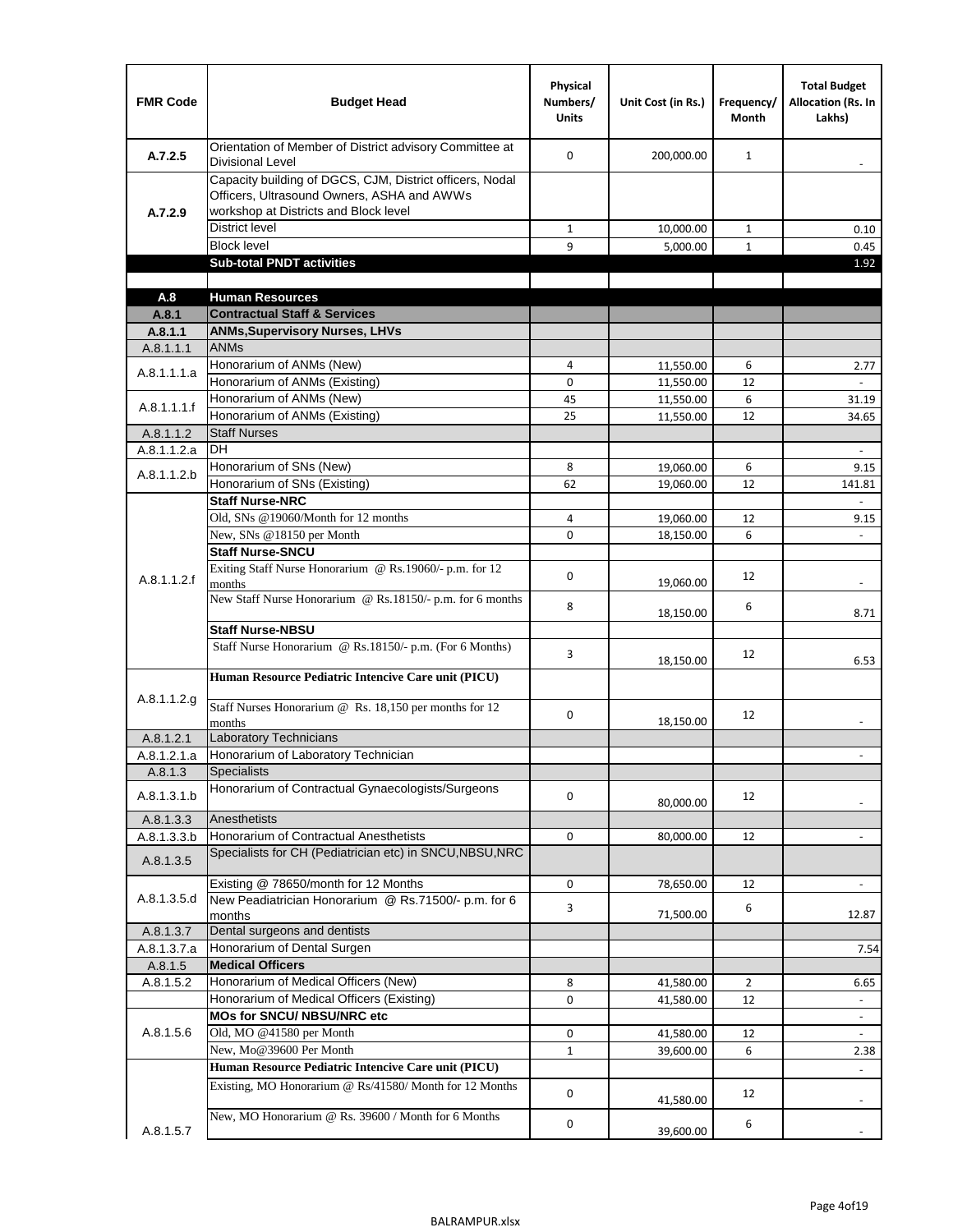| <b>FMR Code</b> | <b>Budget Head</b>                                                            | Physical<br>Numbers/<br><b>Units</b> | Unit Cost (in Rs.) | Frequency/<br>Month | <b>Total Budget</b><br>Allocation (Rs. In<br>Lakhs) |
|-----------------|-------------------------------------------------------------------------------|--------------------------------------|--------------------|---------------------|-----------------------------------------------------|
|                 | Medical Officer/Training Coordinator, Honorarium at                           |                                      |                    |                     |                                                     |
|                 | <b>Medical College</b><br>Old, Trg. Coord. @41580/month for 12 Month          | $\mathbf 0$                          | 41,580.00          | 12                  |                                                     |
|                 | New, Trg. Coord.@39600/month for 6 Month                                      | $\Omega$                             | 39,600.00          | 6                   |                                                     |
| A.8.1.7.2       | Honorarium of X-Ray Technician for 12 months                                  |                                      |                    |                     |                                                     |
| A.8.1.7.4       | RBSK teams (Exclusive mobile health team & DEIC                               |                                      |                    |                     |                                                     |
|                 | Staff)                                                                        |                                      |                    |                     |                                                     |
|                 | <b>MOs- AYUSH/MBBS</b><br><b>Honoraria Existing MBBS</b>                      | $\mathbf{1}$                         | 41,675.00          | 12                  | 5.00                                                |
|                 | Honoraria New MBBS                                                            | 0                                    | 37,800.00          | 6                   | $\overline{\phantom{a}}$                            |
| A.8.1.7.4.1     | Honoraria - BDS                                                               | 8                                    | 40,516.00          | 12                  | 38.90                                               |
|                 | Honoraria - AYUSH (Existing)                                                  | 9                                    | 27,783.00          | 12                  | 30.01                                               |
|                 | Honoraria - AYUSH recruited upto March 16                                     | 16                                   | 26,460.00          | 12                  | 50.80                                               |
|                 | Honoraria - AYUSH New                                                         | $\overline{2}$                       | 25,200.00          | 6                   | 3.02                                                |
|                 | <b>Staff Nurse</b>                                                            | 0                                    |                    |                     |                                                     |
|                 | Honoraria - Staff Nurse                                                       | 3                                    | 19,100.00          | 12                  | 6.88                                                |
| A.8.1.7.4.2     | <b>ANM</b>                                                                    |                                      |                    |                     |                                                     |
|                 | Honoraria - ANMs (Existing)                                                   | 6                                    | 11,576.00          | 12                  | 8.33                                                |
|                 | Honoraria - ANM (Recruited upto March 16)                                     | 0                                    | 11,025.00          | 12                  |                                                     |
|                 | Honoraria - ANM (New)<br>Paramedical                                          | 9                                    | 10,500.00          | 6                   | 5.67<br>$\blacksquare$                              |
|                 | Honoraria - Paramedical                                                       | $\mathbf 0$<br>18                    |                    | 12                  |                                                     |
|                 | <b>Pharmacists</b>                                                            | $\mathbf 0$                          | 13,753.00          |                     | 29.71                                               |
| A.8.1.7.4.3     | Honoraria - Pharmacist (Existing)                                             | $\mathbf 0$                          | 14,884.00          | 12                  | $\overline{\phantom{a}}$                            |
|                 | Honoraria - Pharmacist (Recruited upto March 16)                              | 0                                    | 14,175.00          | 12                  | $\blacksquare$                                      |
|                 | Honoraria - Pharmacist (New)                                                  | $\mathbf 0$                          | 13,500.00          | 6                   | $\overline{\phantom{a}}$                            |
|                 | Sub Total RBSK mobile teams                                                   | $\Omega$                             |                    |                     | $\overline{\phantom{a}}$                            |
| A.8.1.7.5       | <b>Others</b>                                                                 |                                      |                    |                     |                                                     |
| A.8.1.7.5.1     | Honorarium of RMNCH/FP Counselors @ Rs.10760/- for                            | $\mathbf{1}$                         | 10,760.00          | 12                  | 1.29                                                |
|                 | 12 months<br><b>Adolescent Health counselors</b>                              |                                      |                    |                     |                                                     |
|                 | AH counselors at DH level (1st & 2nd phase)                                   | 2                                    | 13,891.00          | 12                  | $\overline{\phantom{a}}$<br>3.33                    |
| A.8.1.7.5.2     | AH counselors DH level of 3nd phase                                           | $\mathbf 0$                          | 13,230.00          | 12                  | $\overline{\phantom{a}}$                            |
|                 | AH counselors at DH/MC level (New)                                            | 0                                    | 12,600.00          | 12                  | $\overline{\phantom{a}}$                            |
|                 | AH counsellors at CHC level                                                   | $\mathbf 0$                          | 13,230.00          | 6                   | ÷,                                                  |
|                 | <b>Nutriionist</b>                                                            | 0                                    |                    |                     | $\overline{\phantom{a}}$                            |
| A.8.1.7.5.4     | Old, Nutrist. @17325 per Month for 12 months                                  | $\mathbf{1}$                         | 17,325.00          | 12                  | 2.08                                                |
|                 | New, Nutrist. $@16500$ per Month for 6 months                                 | 0                                    | 16,500.00          | 6                   | $\overline{\phantom{a}}$                            |
|                 | <b>HR for Cold Chain</b>                                                      | 0                                    |                    |                     |                                                     |
|                 | Hononarium of Cold Chain Handlers at Division level                           | 0                                    | 11,430.00          | 12                  |                                                     |
|                 | Hononarium of Cold Chain Handlers at District level                           | 1                                    | 11,430.00          | 12                  | 1.37                                                |
|                 | Hononarium of Technician (Refeigator Machenic) at                             |                                      |                    |                     |                                                     |
|                 | <b>Division level</b>                                                         | 0                                    | 19,060.00          | 12                  | $\overline{\phantom{a}}$                            |
|                 | Technician (Refeigator Machenic) at District level                            | 0                                    | 19,060.00          | 12                  | $\blacksquare$                                      |
| A.8.1.7.7       | Honararium of Vaccince Strore Keeper at Division level                        | 0                                    | 25,410.00          | 12                  | $\overline{\phantom{a}}$                            |
|                 | Honararium of Vaccince Van Driver at Division level                           | 0                                    | 19,060.00          | 12                  | $\overline{\phantom{a}}$                            |
|                 | HR for Blood Bank Storage/Unit                                                |                                      |                    |                     |                                                     |
|                 | Man Power Support at 89 Blood Banks                                           |                                      |                    |                     | 15.67                                               |
|                 | Man Power Support at 118 Blood Storage Centre                                 |                                      |                    |                     | 14.40                                               |
|                 | Manpower support of 18 BCTV                                                   |                                      |                    |                     | 0.00                                                |
| A.8.1.7.8       | Staff for Training Institutes/ SIHFW/ Nursing Training                        |                                      |                    |                     | 0                                                   |
|                 | Incentive/ Awards etc. to SN, ANMs etc.                                       |                                      |                    |                     | $\blacksquare$                                      |
|                 | SBA Trained ANMs at L1 SCs from 6th delivery every month                      | 50                                   | 300.00             |                     | 0.15                                                |
|                 | SBA Trained ANMs/SNs at APHCs/PHCs starting from 16th<br>Delivery every month | 100                                  | 300.00             |                     | 0.30                                                |
| A.8.1.8         | SBA Trained ANMs/SNs at Non FRU CHCs/BPHCs starting from                      | 1000                                 |                    |                     |                                                     |
|                 | 51st Delivery every month                                                     |                                      | 300.00             |                     | 3.00                                                |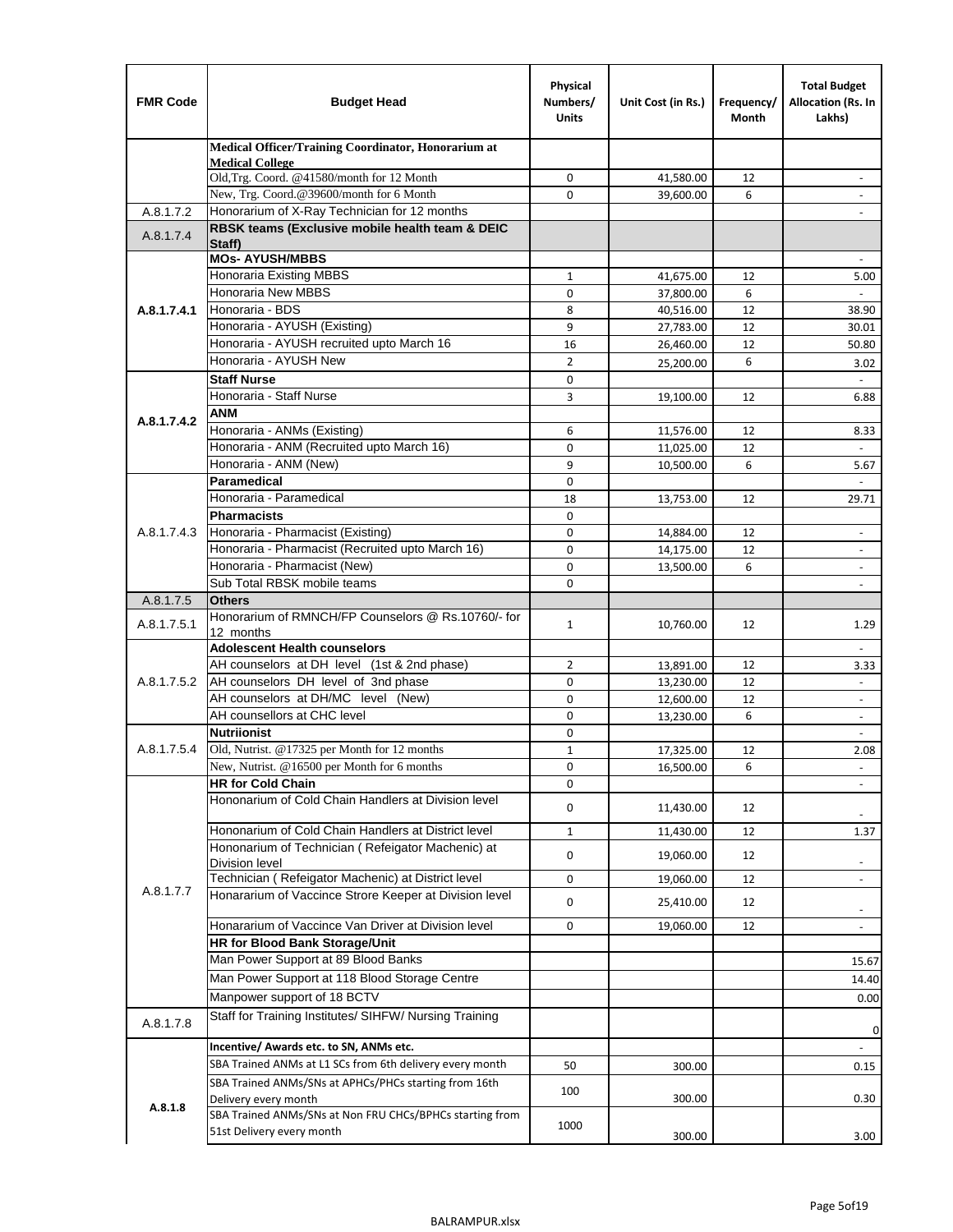| <b>FMR Code</b>  | <b>Budget Head</b>                                                                                      | Physical<br>Numbers/<br><b>Units</b> | Unit Cost (in Rs.) | Frequency/<br>Month | <b>Total Budget</b><br>Allocation (Rs. In<br>Lakhs) |
|------------------|---------------------------------------------------------------------------------------------------------|--------------------------------------|--------------------|---------------------|-----------------------------------------------------|
|                  | Incentives for EMOC teams at below District level starting from<br>6th CS every month @Rs 3000/CS       | 110                                  | 3,000.00           |                     | 3.30                                                |
| A.8.1.9          | Honorarium of Data Entry Operator at DH                                                                 |                                      |                    |                     | 1.83                                                |
| A.8.1.10         | <b>Other Incentives Schemes (PI.Specify)</b>                                                            |                                      |                    |                     |                                                     |
| A.8.1.10.1       | Fixed difficult area Incentive                                                                          | $\mathbf 0$                          |                    |                     |                                                     |
| A.8.1.10.2       | FRU Operationalization for Gynae & anaesthetist<br>specialist on call from govt sector for NHPDs & HPDs | 80                                   | 3,000.00           |                     | 2.40                                                |
| A.8.1.10.3       | FRU Operationalization Gynaecologists specialist on call<br>for NHPDs & HPDs                            | 40                                   | 4,500.00           |                     | 1.80                                                |
| A.8.1.10.4       | FRU Operationalization anaesthetist specialist on call for<br><b>NHPDs &amp; HPDs</b>                   | 80                                   | 3,000.00           |                     | 2.40                                                |
| A.8.1.10.5       | Performance based Incentives to RMNCH+A Counsellors<br>in Family Planning @ Rs.50/ client               | 80                                   | 50.00              |                     | 0.04                                                |
| A.8.1.11         | <b>Support Staff for Health Facilities</b>                                                              |                                      |                    |                     |                                                     |
|                  | <b>HR-NRC</b>                                                                                           |                                      |                    |                     | $\overline{\phantom{m}}$                            |
|                  | Cook                                                                                                    |                                      |                    |                     |                                                     |
|                  | Old, Cook @7500 per Month for 12 months                                                                 | $\mathbf{1}$                         | 7,500.00           | 12                  | 0.90                                                |
|                  | New, Cook @7500 per Month for 6 months                                                                  | 0                                    | 7,500.00           | 6                   | $\Box$                                              |
|                  | <b>Care Taker</b><br>Old, Caretaker @6400 per Month for 12 months                                       | $\mathbf{1}$                         | 6,400.00           | 12                  |                                                     |
|                  | New, Caretaker @6400 per Month for 6 months                                                             | 0                                    | 6,400.00           | 6                   | 0.77<br>÷,                                          |
|                  | <b>Cleaner</b>                                                                                          |                                      |                    |                     |                                                     |
|                  | Old, Cleaner @6400 per Month for 12 months                                                              | $\mathbf{1}$                         | 6,400.00           | 12                  | 0.77                                                |
|                  | New, Cleaner @6400 per Month for 6 months                                                               | $\mathbf 0$                          | 6,400.00           | 6                   |                                                     |
|                  | <b>HR-SNCU</b>                                                                                          |                                      |                    |                     |                                                     |
| A.8.1.11.f       | Cleaner/ Ward Ayah/Security Guard                                                                       |                                      |                    |                     |                                                     |
|                  | Existing CL/WA Honorarium @ Rs. 6400/monty for 12<br>months                                             | $\mathbf 0$                          | 6,400.00           | 12                  |                                                     |
|                  | New CL/WA/SG Honorarium @ Rs. 6400/month for 6<br>month                                                 | 9                                    | 6,400.00           | 6                   | 3.46                                                |
|                  | <b>Data Entry Oprator</b>                                                                               |                                      |                    |                     |                                                     |
|                  | old DEO Honorarium @ Rs.12000/- p.m. for 12 months<br>New DEO Honorarium @ Rs.12000/- p.m. for 6 months | $\mathbf 0$                          | 12,000.00          | 12                  |                                                     |
|                  |                                                                                                         | $\mathbf{1}$                         | 12,000.00          | 6                   | 0.72                                                |
|                  | Human Resource Pediatric Intencive Care unit (PICU)                                                     |                                      |                    |                     |                                                     |
|                  | Ward Aaya/Sweeper Honorarium @ Rs. 6400/Month for 6                                                     |                                      |                    |                     |                                                     |
|                  | months                                                                                                  | 0                                    | 6,400.00           | 6                   |                                                     |
|                  | Sub-total HR                                                                                            |                                      |                    |                     | 511.69                                              |
|                  |                                                                                                         |                                      |                    |                     |                                                     |
| A.9              | <b>TRAINING</b>                                                                                         |                                      |                    |                     |                                                     |
| A.9.1<br>A.9.1.3 | Skill lab<br>Training Motivation and follow up visit                                                    |                                      |                    |                     | 0                                                   |
| A.9.3            | <b>Maternal Health Training</b>                                                                         |                                      |                    |                     |                                                     |
| A.9.3.1.4        | Training of ANMs / LHVs in SBA                                                                          |                                      |                    |                     | 7.60                                                |
| A.9.3.7          | Other maternal health training (please specify)                                                         |                                      |                    |                     |                                                     |
| A.9.3.7.1        | MDR training of District and Block level officials                                                      | $\overline{2}$                       | 22,950.00          |                     | 0.46                                                |
| A.9.3.7.5        | ANM Training on new ANC guidelines and HRPs                                                             |                                      |                    |                     |                                                     |
|                  | District level                                                                                          | $\overline{2}$                       | 29,300.00          |                     | 0.59                                                |
|                  | <b>Block Level</b>                                                                                      | 9                                    | 31,050.00          |                     | 2.79                                                |
| A.9.10           | <b>Training (Nursing)</b>                                                                               |                                      |                    |                     | $\blacksquare$                                      |
| A.9.10.1         | Strengthening of Existing Training Institutions/Nursing School<br>excluding infrastructure and HR.      | 0                                    | 4,300,000.00       |                     |                                                     |
| A.9.10.2         | New Training Institutions/School                                                                        | $\mathbf{1}$                         | 152,000.00         |                     | 1.52                                                |
|                  | <b>National Dewarming Day</b>                                                                           |                                      |                    |                     |                                                     |
| A.9.11.3         | Orientaion meeting-District level                                                                       | $\mathbf 1$                          | 5000               | $\overline{2}$      | 0.10                                                |
|                  | Orientaion meeting-Block level                                                                          | 9                                    | 7500               | $\overline{2}$      | 1.35                                                |
| A.9.12           | <b>RBSK training</b>                                                                                    |                                      |                    |                     |                                                     |
| A.9.12.1         | RBSK Training -Training of Mobile health team -<br>technical and managerial (5 days)                    |                                      |                    |                     | 0                                                   |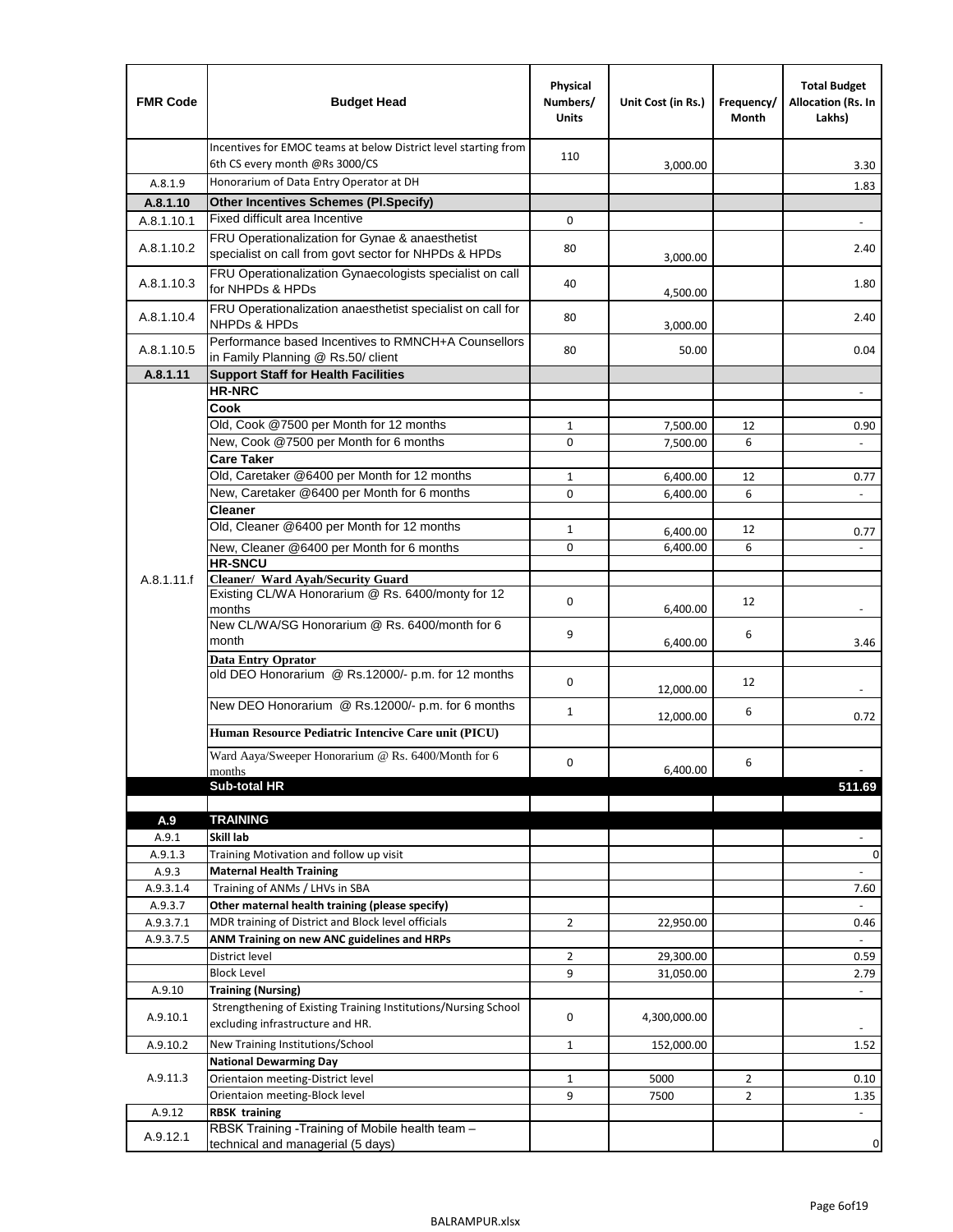| <b>FMR Code</b>         | <b>Budget Head</b>                                                                           | Physical<br>Numbers/<br><b>Units</b> | Unit Cost (in Rs.) | Frequency/<br><b>Month</b> | <b>Total Budget</b><br>Allocation (Rs. In<br>Lakhs) |
|-------------------------|----------------------------------------------------------------------------------------------|--------------------------------------|--------------------|----------------------------|-----------------------------------------------------|
|                         |                                                                                              |                                      |                    |                            |                                                     |
|                         | <b>Sub-total Training</b>                                                                    |                                      |                    |                            | 14.41                                               |
| A.10                    | <b>PROGRAMME MANAGEMENT</b>                                                                  |                                      |                    |                            |                                                     |
| A.10.2                  | Contractual Staff for DPMSU recruited and in position                                        |                                      |                    |                            |                                                     |
| A.10.2.1                | District Programme Manager                                                                   | $\mathbf{1}$                         | 39,690.00          | 12                         | 4.76                                                |
| A.10.2.2                | District Accounts Manager                                                                    | 1                                    | 32,303.00          | 12                         | 3.88                                                |
| A.10.2.3                | District Data Manager                                                                        | $\mathbf{1}$                         |                    | 12                         |                                                     |
| A.10.2.4                | Consultants/ Programme Officers (Kindly Specify)                                             | $\mathbf 0$                          | 22,050.00          |                            | 2.65                                                |
|                         | Honorarium of RKSK Coordinator                                                               | $\mathbf{1}$                         | 25,000.00          | 9                          | 2.25                                                |
| A.10.2.5                | Accountants                                                                                  | 0                                    |                    |                            |                                                     |
| A.10.2.6                | Data Entry Operators                                                                         | 0                                    |                    |                            | $\overline{\phantom{a}}$                            |
| A.10.2.7                | Support Staff (Kindly Specify)                                                               | $\mathbf{1}$                         | 8,269.00           | 12                         | 0.99                                                |
| A.10.2.8.1              | Operational Cost for DPMU unit                                                               | $\mathbf{1}$                         | 89,250.00          | 12                         | 10.71                                               |
| A.10.2.8.5              | <b>DEIC Managers</b>                                                                         | $\mathbf{1}$                         | 33,000.00          | 10                         | 3.30                                                |
| A.10.3                  | <b>Strengthening of Block PMU</b>                                                            |                                      |                    |                            |                                                     |
| A.10.3.1                | <b>Block Programme Manager</b>                                                               |                                      |                    |                            | 26.20                                               |
| A.10.3.2                | <b>Block Accounts Manager</b>                                                                |                                      | 12,128.00          | 12                         | 13.10                                               |
| A.10.3.7.1              | Operational Cost for BPMU unit                                                               | 9                                    | 15,000.00          | 12                         | 16.20                                               |
| A.10.6                  | <b>Concurrent Audit system</b><br>Monthly Concurrent Audit                                   | $\mathbf{1}$                         |                    | 12                         | 0.54                                                |
|                         | <b>Block Spesific Work</b>                                                                   | 9                                    | 4,500.00<br>500.00 | 12                         | 0.54                                                |
| A.10.7                  | <b>Mobility Support, Field Visits</b>                                                        |                                      |                    |                            |                                                     |
| A.10.7.2                | DPMU/District                                                                                | 2                                    | 30,000.00          | 12                         | 7.20                                                |
| A.10.7.3                | <b>BPMU/Block</b>                                                                            | 9                                    | 30,000.00          | 12                         | 32.40                                               |
| A.10.8.1                | Vehicles for Divisional / AD office                                                          | 0                                    | 30,000.00          | 12                         |                                                     |
|                         |                                                                                              |                                      |                    |                            |                                                     |
|                         | <b>Sub-total Programme Management</b>                                                        |                                      |                    |                            | 124.71                                              |
|                         | Total of RMNCH+A                                                                             |                                      |                    |                            | 1,916.30                                            |
|                         |                                                                                              |                                      |                    |                            |                                                     |
| в                       | Additionalities under NRHM (Mission Flexible Pool)                                           |                                      |                    |                            |                                                     |
|                         |                                                                                              |                                      |                    |                            |                                                     |
| <b>B1</b>               | <b>ASHA</b>                                                                                  |                                      |                    |                            |                                                     |
| B1.1.1.3                | <b>Supplementary training for ASHAs</b><br>TOT of ASHA Trainer- I round (at RHFWTC)          |                                      |                    |                            |                                                     |
| B <sub>1.1</sub> .1.3.1 | Batch cost+Equipment+Module+ Monitoring Visit                                                |                                      |                    |                            |                                                     |
| B1.1.1.3.2              | TOT of ASHA Trainers -II Round (at RHFWTC)                                                   |                                      |                    |                            |                                                     |
| B1.1.1.4                | Post training support and supervision                                                        |                                      |                    |                            | $\sim$                                              |
|                         | Supervision costs by ASHA facilitators<br>(12 months)                                        |                                      |                    |                            | 45.00                                               |
| B1.1.1.4.1              | Supervision costs by ASHA facilitators<br>(6 months)                                         |                                      |                    |                            |                                                     |
|                         |                                                                                              |                                      |                    |                            |                                                     |
| B1.1.1.4.2              | Monthly review Meeting of ASHA Sangini with BCPM                                             |                                      |                    |                            | 1.35                                                |
| B <sub>1.1.3</sub>      | Performance Incentive/Other Incentive to ASHAs (if                                           |                                      |                    |                            |                                                     |
| B1.1.3.1                | any)<br><b>ASHA incentives under Maternal Health</b>                                         |                                      |                    |                            |                                                     |
| B1.1.3.1.2              | Maternal Death Audit Information                                                             | 361                                  | 200.00             |                            | 0.72                                                |
| B1.1.3.2                | Incentive to ASHA under Child Health                                                         |                                      |                    |                            | ÷.                                                  |
| B1.1.3.2.1              | Incentive for Home Based Newborn Care programme                                              | 50544                                | 250.00             |                            | 126.36                                              |
| B1.1.3.2.4              | Incentive for referral of SAM cases to NRC @ Rs.50/Case                                      | 240                                  | 50.00              |                            | 0.12                                                |
| B1.1.3.2.5              | Incentive for follow up of discharge of SAM children from<br>NRCs @ Rs. 100/ for 4 Follow up | 240                                  | 100.00             |                            | 0.24                                                |
| B1.1.3.3                | ASHA Incentives under family planning (ESB/ PPIUCD/<br>Others)                               |                                      |                    |                            |                                                     |
| B1.1.3.3.1              | ASHA PPIUCD incentive for accompanying the client for<br>PPIUCD insertion                    | 1068                                 | 150.00             |                            | 1.60                                                |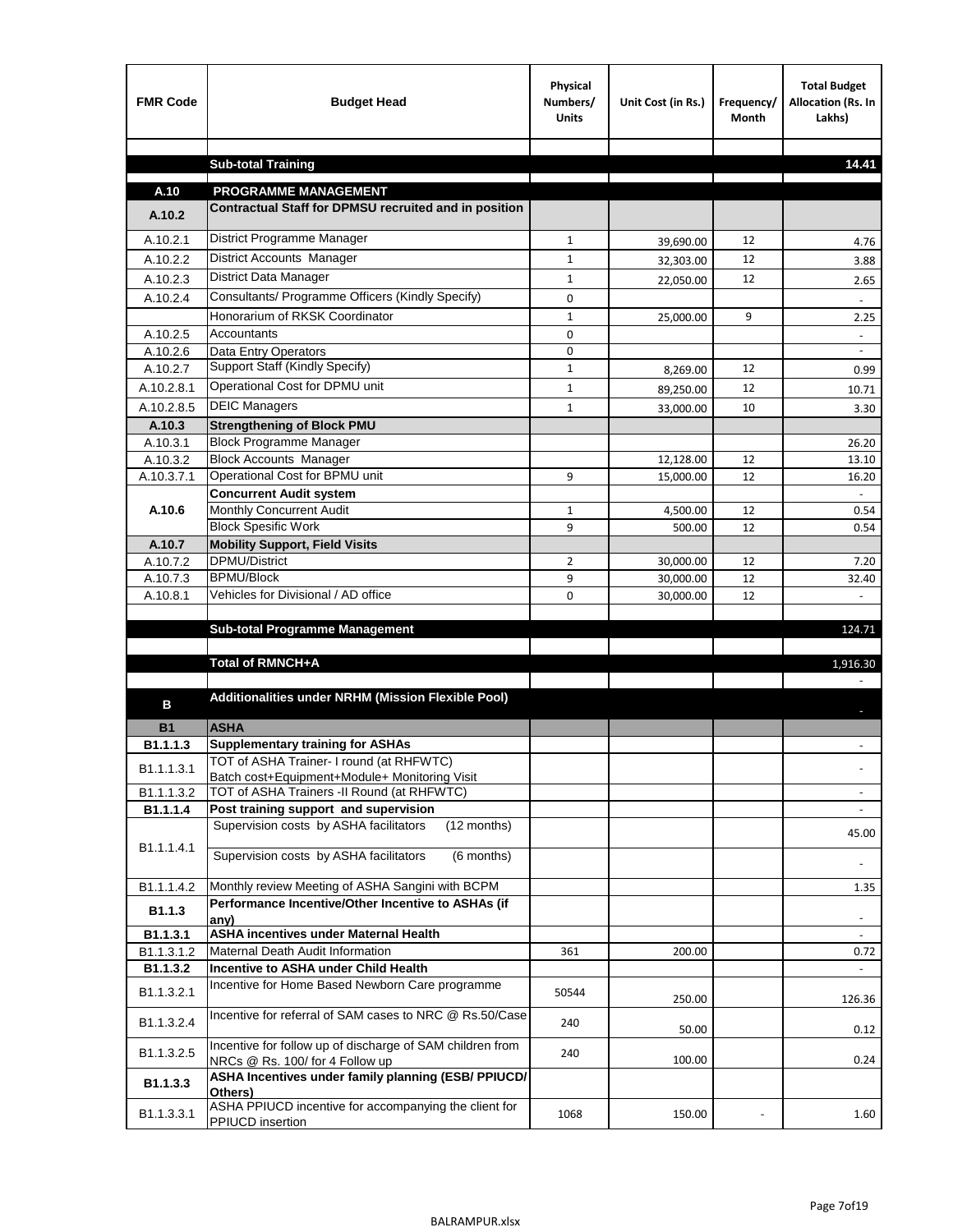| <b>FMR Code</b>         | <b>Budget Head</b>                                                                                                                                                   | Physical<br>Numbers/<br><b>Units</b> | Unit Cost (in Rs.) | Frequency/<br><b>Month</b> | <b>Total Budget</b><br>Allocation (Rs. In<br>Lakhs) |
|-------------------------|----------------------------------------------------------------------------------------------------------------------------------------------------------------------|--------------------------------------|--------------------|----------------------------|-----------------------------------------------------|
|                         | ASHA incentive under ESB scheme for promoting<br>spacing of births @ 500/- per ASHA/client                                                                           | 796                                  | 500.00             |                            | 3.98                                                |
| B <sub>1.1</sub> .3.3.2 | Spacing for 2 years after marriage @ 500/- per<br>ASHA/client                                                                                                        | 660                                  | 500.00             |                            | 3.30                                                |
| B1.1.3.3.3              | ASHA Incentive under ESB scheme for promoting<br>adoption of limiting method upto two children @ Rs. 1000<br>per client                                              | 672                                  | 1,000.00           |                            | 6.72                                                |
| B <sub>1.1</sub> .3.6   | <b>ASHA Incentives (other)</b>                                                                                                                                       |                                      |                    |                            |                                                     |
| B <sub>1.1</sub> .3.5.3 | ASHA incentive for NDD for 2 round                                                                                                                                   | 1979                                 | 100.00             | $\overline{2}$             | 3.96                                                |
| B <sub>1.1</sub> .3.6.1 | Amount to be released for 12 months for Routine<br>activities (4 month incentive for ASHAs those are yet to<br>be placed)                                            |                                      |                    |                            | 206.28                                              |
| B1.1.3.6.4              | Incentive to ASHA Facilitator (12 Months)                                                                                                                            |                                      |                    |                            | 2.70                                                |
| B <sub>1.1</sub> .3.6.5 | Reimbursement of travel expenses for accompanying a<br>woman to facility for surgical abortion (MVA/EVA) @<br>Rs.150/-per case                                       | 90                                   | 150.00             |                            | 0.14                                                |
| B <sub>1.1</sub> .3.6.6 | Reimbursement of travel expenses for accompanying a<br>woman to facility for medical abortion (MMA) @ Rs.225/-<br>per case                                           | 90                                   | 225.00             |                            | 0.20                                                |
| B1.1.3.6.9              | ASHA Torch (NO. of ASHA +AF) @ Rs. 262.20                                                                                                                            |                                      |                    |                            | 5.39                                                |
| B1.1.3.7                | Other (support provisions to ASHA such as uniform,<br>diary, ASHA Ghar etc)                                                                                          |                                      |                    |                            |                                                     |
| B <sub>1.1</sub> .3.7.2 | ASHA Payment Voucher, Payment Register and VHIR<br>1.@ Rs. 25/ASHA, 2.@Rs.50/AF, 3.@Rs.150/block for<br>ASHa master payment register,<br>4.@Rs.174.5/ASHA/B1.1.3.7.2 |                                      |                    |                            | 4.00                                                |
| B <sub>1.1</sub> .3.7.4 | ASHA SAREE (TA/DA for Attending monthly meeting) No.<br>of ASHA+AF @ Rs.450                                                                                          |                                      |                    |                            | 9.24                                                |
| B <sub>1.1</sub> .5.1   | Honorarium of Regional Coordinator                                                                                                                                   |                                      |                    |                            |                                                     |
| B1.1.5.2                | Honararium of District Community Process Manager                                                                                                                     | $\mathbf{1}$                         | 32,303.00          | 12                         | 3.88                                                |
| B1.1.5.3                | Honararium of Block Community Process Manager                                                                                                                        | 9                                    | 12,000.00          | 12                         | 12.96                                               |
|                         | Mobility cost for ARC/AMG                                                                                                                                            |                                      |                    |                            |                                                     |
| B <sub>1.1.5.4</sub>    | AMG cost                                                                                                                                                             | $\mathbf{1}$                         | 10,000.00          | $\mathbf{1}$               | 0.10                                                |
|                         | Quarterly BCPM meeting at Divisional Head Quarter @<br>rs. 500/BCPM/qtr.                                                                                             |                                      |                    |                            |                                                     |
|                         | <b>Sub Total of ASHA</b>                                                                                                                                             |                                      |                    |                            | 438.23356                                           |
|                         |                                                                                                                                                                      |                                      |                    |                            |                                                     |
| B.2                     | <b>Untied Fund</b>                                                                                                                                                   |                                      |                    |                            |                                                     |
| B <sub>2.3</sub>        | <b>CHCs</b>                                                                                                                                                          |                                      |                    |                            | 16.95                                               |
| B <sub>2.4</sub>        | <b>PHCs</b><br><b>Sub Total of Untied Fund</b>                                                                                                                       |                                      |                    |                            | 18.83                                               |
|                         |                                                                                                                                                                      |                                      |                    |                            | 35.77689                                            |
| <b>B9</b>               | <b>Mainstreaming of AYUSH</b>                                                                                                                                        |                                      |                    |                            |                                                     |
| <b>B.9.1</b>            | Medical Officers at CHCs/ PHCs (Only AYUSH)                                                                                                                          |                                      |                    |                            |                                                     |
| B.9.1.1                 | DH                                                                                                                                                                   | $\overline{2}$                       | 29,106.00          | 12                         | 6.99                                                |
| B.9.1.2                 | <b>FRUs</b>                                                                                                                                                          | $\mathbf{1}$                         | 29,106.00          | 12                         | 3.49                                                |
| B.9.1.3                 | Non FRU SDH/ CHC                                                                                                                                                     | 9                                    | 29,106.00          | 12                         | 31.43                                               |
| B.9.1.4                 | 24 X 7 PHC<br>Non-24 X 7 PHCs/ APHCs                                                                                                                                 | 10                                   | 29,106.00          | 12                         | 34.93                                               |
| B.9.1.5<br><b>B.9.2</b> | Other Staff Nurses and Supervisory Nurses/ AYUSH                                                                                                                     | $\mathbf{1}$                         | 29,106.00          | 12                         | 3.49                                                |
|                         | pharmacists (Only AYUSH)<br>DH                                                                                                                                       |                                      |                    |                            |                                                     |
| B.9.2.1                 | <b>FRUs</b>                                                                                                                                                          | $\mathbf{1}$                         | 10,914.75          | 12                         | 1.31                                                |
| B.9.2.2                 |                                                                                                                                                                      | 0                                    | 10,914.75          | 12                         |                                                     |
| B.9.2.3                 | Non FRU SDH/ CHC                                                                                                                                                     | 4                                    | 10,914.75          | 12                         | 5.24                                                |
| B.9.2.4                 | 24 X 7 PHC                                                                                                                                                           | 5                                    | 10,914.75          | 12                         | 6.55                                                |
| B.9.2.5                 | Non-24 X 7 PHCs                                                                                                                                                      | 0                                    | 10,914.75          | 12                         | $\overline{\phantom{a}}$                            |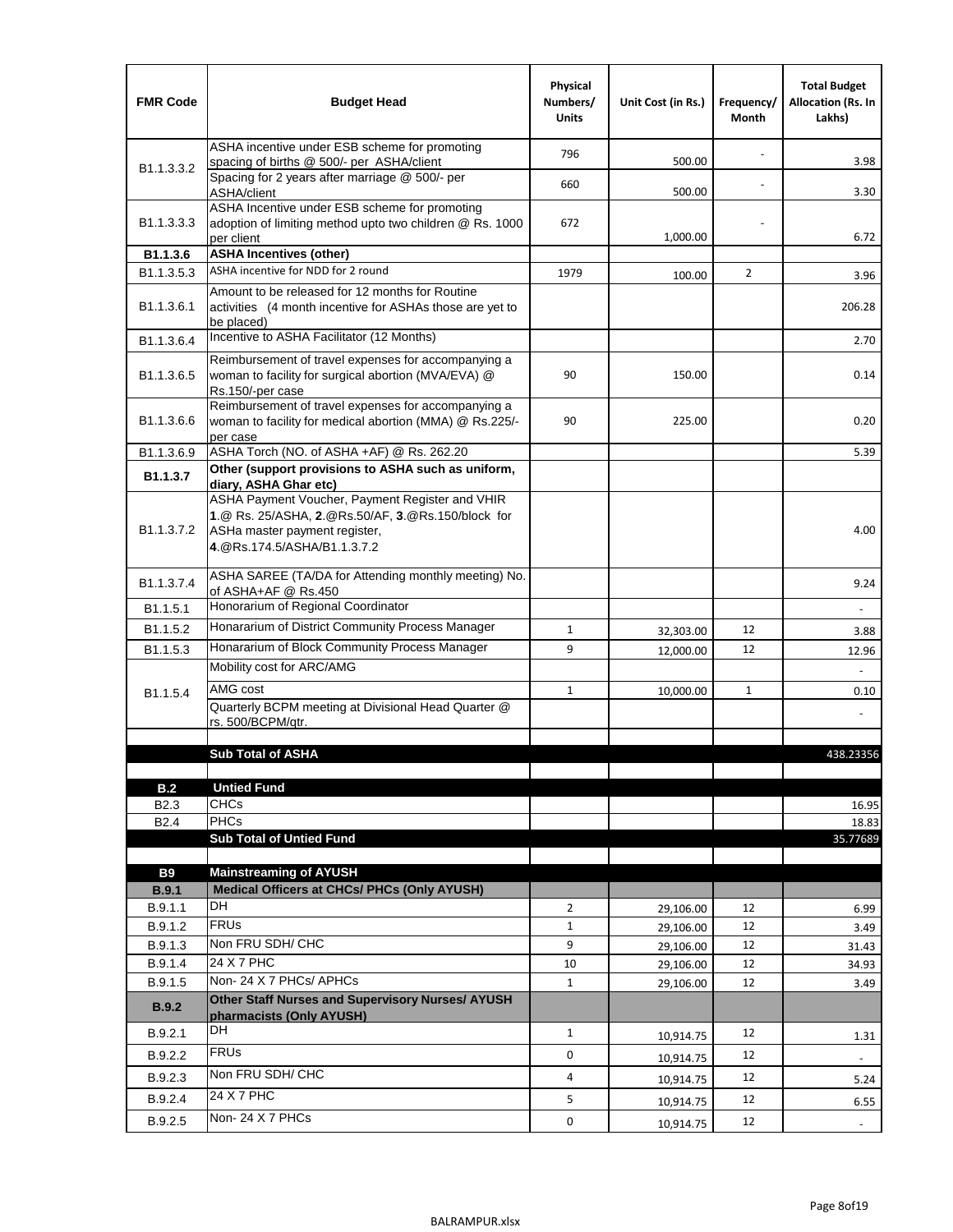| <b>FMR Code</b>   | <b>Budget Head</b>                                                                              | Physical<br>Numbers/<br><b>Units</b> | Unit Cost (in Rs.) | Frequency/<br>Month | <b>Total Budget</b><br>Allocation (Rs. In<br>Lakhs) |
|-------------------|-------------------------------------------------------------------------------------------------|--------------------------------------|--------------------|---------------------|-----------------------------------------------------|
|                   | Panchkarma Unit Lokbabdhu Rajnarayna Joint<br><b>Hospital, Lucknow</b>                          |                                      |                    |                     |                                                     |
| B.9.2.6           | Honararium of Panchkarma Technician (1Male and 1<br>Female)                                     | 0                                    | 10,000.00          | 12                  |                                                     |
|                   | Honorarium of Panchkarma Attendent                                                              | $\mathbf 0$                          | 8,000.00           | 12                  |                                                     |
|                   | Lumpsum amount for Sweeper (Safai Karmi)                                                        |                                      |                    |                     | 0                                                   |
| <b>B9.3</b>       | <b>Other Activities (Excluding HR)</b>                                                          |                                      |                    |                     |                                                     |
| B9.3.1            | Contingency AYUSH wings                                                                         | $\mathbf{1}$                         | 20,000.00          |                     | 0.20                                                |
| B9.3.3            | Establishment of Panchkarma Unit                                                                |                                      |                    |                     | $\mathbf 0$                                         |
| B9.3.4            | Construction of AYUSH Wing                                                                      | 0                                    | 3,000,000.00       |                     |                                                     |
|                   |                                                                                                 |                                      |                    |                     |                                                     |
|                   | Sub Total of Mainstreaming of AYUSH                                                             |                                      |                    |                     | 93.63                                               |
| <b>B10</b>        | <b>IEC-BCC NRHM</b>                                                                             |                                      |                    |                     |                                                     |
|                   | <b>Girls Child Day</b>                                                                          |                                      |                    |                     |                                                     |
| B.10.3.5          | <b>Division level</b>                                                                           | 0                                    | 50,000.00          | 1                   |                                                     |
|                   | <b>Block level</b>                                                                              | 9                                    | 10,000.00          | $\mathbf{1}$        | 0.90                                                |
| <b>B.10.7</b>     | Priniting activities (please specify)<br>SM booklet @Rs 20.00 for all ANCs                      |                                      |                    |                     |                                                     |
| B.10.7.1          | MCP card @ Rs 10 for all ANCs                                                                   | 99076<br>99076                       | 20.00<br>10.00     |                     | 19.82<br>9.91                                       |
| <b>B.10.7.4</b>   | <b>Other printing</b>                                                                           |                                      |                    |                     |                                                     |
| B.10.7.4.1        | <b>IEC-BCC Material for NDD</b>                                                                 |                                      |                    |                     |                                                     |
|                   | IEC material, poster, banner @ Rs. 14000 per block for 2<br>round                               | 9                                    | 14000              | $\overline{2}$      | 2.52                                                |
|                   | Teaching and community hand bills/pumphlets and check<br>list @ Rs. 14000 per block for 2 round | 9                                    | 14000              | $\overline{2}$      | 2.52                                                |
|                   | 5 Fipchart per block @ Rs. 200 per Flip chart( one time)                                        | 45                                   | 200                | 1                   | 0.09                                                |
|                   | AWW and Teacher hand out @ Rs. 7 each for 2 round                                               | 4231                                 | $\overline{7}$     | 2                   | 0.59                                                |
|                   | ASHA hand out @ Rs. 2 each for 2 round                                                          | 1979                                 | $\overline{2}$     | 2                   | 0.08                                                |
|                   | <b>AFHC cards</b><br>For DH & MC level Existing AFHS clinics                                    |                                      |                    |                     |                                                     |
| <b>B.10.7.4.2</b> | For CHC level Existing AFHS clinics                                                             | $\overline{2}$<br>9                  | 0.50<br>0.50       | 2000<br>2000        | 0.02<br>0.09                                        |
|                   | For PHC level existing AFHS clinics                                                             | 18                                   | 0.50               | 2000                | 0.18                                                |
|                   | AFHC Register (3 register per clinic)                                                           | 87                                   | 150.00             | $\mathbf{1}$        | 0.13                                                |
|                   | Printing of RBSK card and registers                                                             | 0                                    |                    |                     |                                                     |
|                   | MHT Register for AWC<br>MHT Register for School                                                 | 945                                  | 100.00             | $\mathbf{1}$        | 0.95                                                |
|                   | (Class-1 to 12)                                                                                 | 395                                  | 100.00             | $\mathbf{1}$        | 0.40                                                |
| B.10.7.4.3        | RBSK Format (microplan, reporting) @ Rs. 3000/ per                                              | 9                                    |                    | $\mathbf{1}$        |                                                     |
|                   | block<br>RBSK card for children of AWC and School                                               |                                      | 3,000.00           |                     | 0.27                                                |
|                   | AWC (Twice in year)                                                                             | 472596                               | 1.20               |                     | 5.67                                                |
|                   | School (Class 1 to 12)                                                                          | 197628                               | 0.75               |                     | 1.48                                                |
|                   |                                                                                                 |                                      |                    |                     |                                                     |
|                   | <b>Sub Total IEC</b>                                                                            |                                      |                    |                     | 45.61                                               |
| <b>B.11</b>       |                                                                                                 |                                      |                    |                     |                                                     |
| B.11.2.5          | Recurring support of 18 BCTV                                                                    |                                      |                    |                     | 0                                                   |
|                   |                                                                                                 |                                      |                    |                     |                                                     |
| <b>B14</b>        | Innovations (if any)<br>Religious and Community Leaders Meet @ Rs.                              |                                      |                    |                     |                                                     |
| B14.6             | 10000/District/meeting                                                                          | $\mathbf{1}$                         | 10,000.00          |                     | 0.10                                                |
| B14.11            | Rogi Sahayata Kendra @ Rs. 664200 including 5%<br>increment in HR cost                          |                                      |                    |                     | 19.93                                               |
| B14.12            | AAA Platform - Monitoring & Microplanning meeting for<br>frontline workers                      |                                      |                    |                     | 34.51                                               |
|                   | Nurse Mentor Programme and Establishment of Mini                                                |                                      |                    |                     |                                                     |
|                   | <b>Skill Lab</b>                                                                                |                                      |                    |                     |                                                     |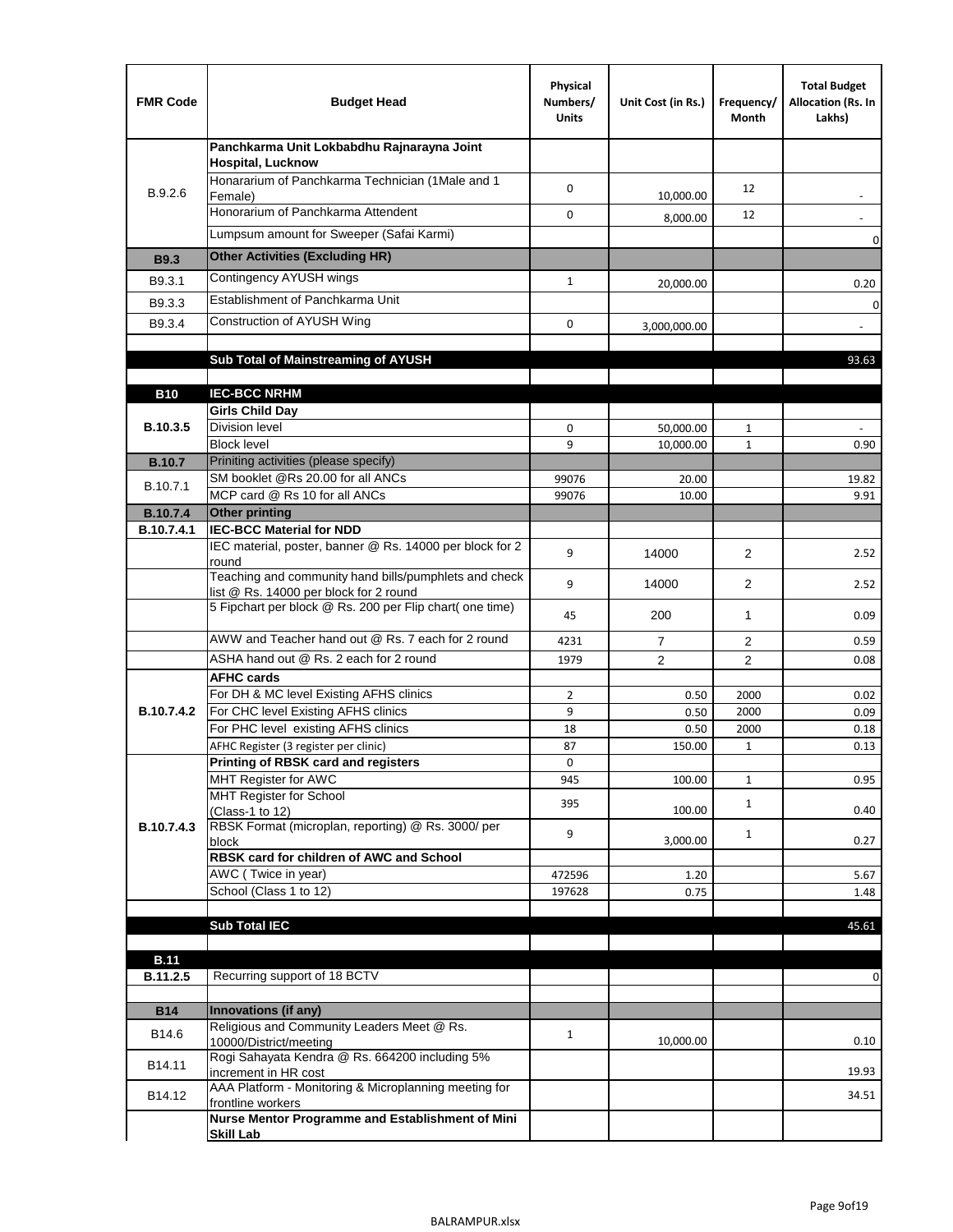| <b>FMR Code</b>     | <b>Budget Head</b>                                                                      | Physical<br>Numbers/<br><b>Units</b> | Unit Cost (in Rs.) | Frequency/<br>Month | <b>Total Budget</b><br>Allocation (Rs. In<br>Lakhs) |
|---------------------|-----------------------------------------------------------------------------------------|--------------------------------------|--------------------|---------------------|-----------------------------------------------------|
| B14.19              | Honoraium of Naurse Mentor (Existing)                                                   | $\overline{2}$                       | 38,588.00          | 12                  | 9.26                                                |
|                     | Honoraium of Naurse Mentor for 12 montys (New)                                          | 0                                    | 36,750.00          | 12                  | $\mathbf{r}$                                        |
|                     | Honoraium of Naurse Mentor fro 10 months (New)                                          | 0                                    | 36,750.00          | 10                  | $\overline{\phantom{a}}$                            |
| B14.22              | Training Strategy for Village Health and Nutrition Days<br>(VHNDs)                      |                                      |                    |                     | 4.87                                                |
|                     | Free Transport Facilities to PLHIV(People Living with                                   |                                      |                    |                     |                                                     |
| B14.25              | HIV) for treatment                                                                      |                                      |                    |                     |                                                     |
|                     | On ART cost                                                                             |                                      |                    |                     | 5.24                                                |
|                     | PRE ART Cost                                                                            |                                      |                    |                     | 0.93                                                |
|                     | <b>KAYAKALP' Award Scheme</b>                                                           |                                      |                    |                     |                                                     |
|                     | Training for Swachha Bharat Abhiyan                                                     |                                      |                    |                     |                                                     |
|                     | Awareness cum Internal Assessors Training Workshop @                                    |                                      |                    |                     |                                                     |
|                     | Rs. 33000/Disitrict                                                                     |                                      |                    |                     | 0.33                                                |
|                     | District level Hospital Rs. 20000/District                                              |                                      |                    |                     | 0.20                                                |
|                     | <b>CHC</b> level                                                                        | 2                                    | 15,000.00          |                     | 0.30                                                |
|                     | PHC level                                                                               | 3                                    | 6,000.00           |                     | 0.18                                                |
| B14.29              | <b>Internal Assessment</b>                                                              |                                      |                    |                     |                                                     |
|                     | District level Hospital (Quarterly)                                                     | 3                                    | 2,000.00           | 4                   | 0.24                                                |
|                     | CHC level (Quarterly)                                                                   | $\overline{2}$                       | 1,000.00           | $\overline{4}$      | 0.08                                                |
|                     | PHC level (Quarterly)                                                                   | 3                                    | 500.00             | 4                   | 0.06                                                |
|                     | <b>Peer Assessment</b>                                                                  |                                      |                    |                     |                                                     |
|                     | <b>District level Hospital</b>                                                          | 3                                    | 25,000.00          |                     | 0.75                                                |
|                     | <b>CHC</b> level                                                                        | $\overline{2}$                       | 10,000.00          |                     | 0.20                                                |
|                     | PHC level                                                                               | 3                                    | 5,000.00           |                     | 0.15                                                |
|                     | <b>Matritwa Saptah</b>                                                                  |                                      |                    |                     |                                                     |
|                     | District level activities @Rs 50000                                                     | 1                                    | 50,000.00          |                     | 0.50                                                |
|                     | Mobility support @ Rs 17600/block                                                       | 9                                    | 17,600.00          |                     | 1.58                                                |
| B14.33              | Printing of formats, reports and HRP register @ 50/ANM                                  | 236                                  | 50.00              |                     | 0.12                                                |
|                     | <b>IEC Support</b>                                                                      |                                      |                    |                     |                                                     |
|                     | District level                                                                          | 1                                    | 2,500.00           |                     | 0.03                                                |
|                     | <b>Block Level</b>                                                                      | 9                                    | 25,000.00          |                     | 2.25                                                |
|                     | hoarding 5/dist & 1/FRU & 1/block @ Rs. 2000/-                                          | 18                                   | 2,000.00           |                     | 0.36                                                |
|                     | <b>Gestational Diabetes Mallitius Pilot - 18 districts</b>                              |                                      |                    |                     |                                                     |
|                     | Glucometer @ 1 /ANM+2/Block+2 additional                                                | 0                                    |                    |                     |                                                     |
| B14.34              | Procurement of Glucose 75mg, (2*all ANCs+24*5%GDMs)                                     | 0                                    | 3,000.00<br>25.00  |                     |                                                     |
|                     | Insulin 9 vials *5% ANCs                                                                | 0                                    |                    |                     | $\blacksquare$                                      |
|                     | with syringe (900 units/+18 syringes)                                                   | 0                                    | 50.00<br>20.00     |                     |                                                     |
|                     | <b>Misoprost Distribution for Home Deliveries</b>                                       |                                      |                    |                     |                                                     |
|                     | Printing of registers @ Rs50.00 each                                                    |                                      |                    |                     |                                                     |
|                     | Budget for Tab Mesoprostol procurement in Lakh                                          |                                      |                    |                     | $\overline{\phantom{a}}$<br>$\blacksquare$          |
| B14.35              | ASHA Incentive @ Rs.100.00 each case in Lakh                                            |                                      |                    |                     |                                                     |
|                     | Block level ANM/ ASHAs training @ 23650/ in Lakh                                        |                                      |                    |                     | $\overline{\phantom{a}}$                            |
|                     | District Orientation meeting @Rs 20000, in Lakh                                         |                                      |                    |                     | $\omega$                                            |
|                     | <b>Sub Total Innovation</b>                                                             |                                      |                    |                     | 82.16                                               |
| <b>B15</b>          | <b>Planning, Implementation and Monitoring</b>                                          |                                      |                    |                     |                                                     |
| <b>B15.2</b>        | <b>Quality Assurance</b>                                                                |                                      |                    |                     |                                                     |
| B <sub>15.2.2</sub> | <b>Division Level Human Resource</b>                                                    | 0                                    |                    |                     |                                                     |
|                     | Honorarium of Existing Divisonal Consultant - Quality @                                 |                                      |                    |                     |                                                     |
|                     | Rs. 45000/month for 10 months                                                           | 0                                    | 45,000.00          | 10                  |                                                     |
|                     | Honorarium of Vacant Divisonal Consultant - Quality @                                   | 0                                    |                    | $\overline{2}$      |                                                     |
|                     | Rs. 45000/month for 2 months                                                            |                                      | 45,000.00          |                     |                                                     |
|                     | Honararium of Existing Divisonal Consultant - Public                                    | 0                                    | 45,000.00          | $\overline{2}$      |                                                     |
|                     | Health @ Rs.45000/PM for 10 Months                                                      |                                      |                    |                     |                                                     |
|                     | Honararium of Vacant Divisonal Consultant - Public Health<br>@ Rs.45000/PM for 2 Months | 0                                    | 45,000.00          | 10                  |                                                     |
|                     | Data Entry Operator @Rs 12000/PM for 2 Month ("New<br>Position)                         | 0                                    | 12,000.00          | $\overline{2}$      |                                                     |
|                     | <b>District Level Human Resource</b>                                                    |                                      |                    |                     |                                                     |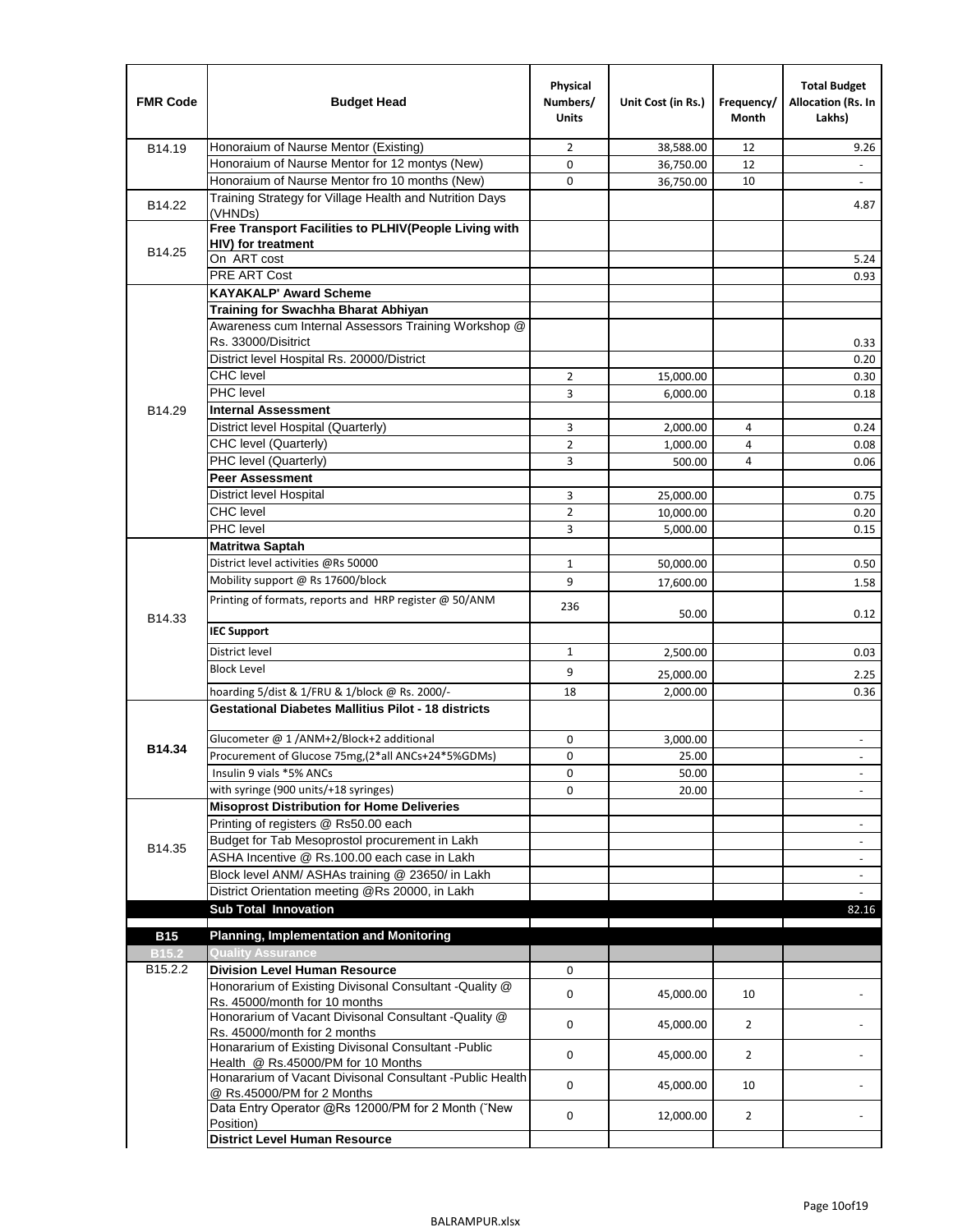| <b>FMR Code</b>         | <b>Budget Head</b>                                                                                | Physical<br>Numbers/<br><b>Units</b> | Unit Cost (in Rs.) | Frequency/<br><b>Month</b> | <b>Total Budget</b><br>Allocation (Rs. In<br>Lakhs) |
|-------------------------|---------------------------------------------------------------------------------------------------|--------------------------------------|--------------------|----------------------------|-----------------------------------------------------|
|                         | Honorarium of Existing District Consultant -Quality @ Rs.<br>40000/month for 10 months            | $\mathbf 0$                          | 40,000.00          | 10                         |                                                     |
|                         | Honorarium of Vacant District Consultant -Quality @ Rs.<br>40000/month for 2 months               | $\mathbf{1}$                         | 40,000.00          | $\overline{2}$             | 0.80                                                |
|                         | Honararium of Existing Hospital Quality Manager @<br>Rs.35000/PM for 10 Months                    | 0                                    | 35,000.00          | 10                         |                                                     |
|                         | Honararium of Vacant Hospital Quality Manager @<br>Rs.35000/PM for 2 Months                       | $\mathbf{1}$                         | 35,000.00          | $\overline{2}$             | 0.70                                                |
|                         | Data Entry Operator @ Rs 12000/PM for 2 Month ("New<br>Position)                                  | $\mathbf{1}$                         | 12,000.00          | $\overline{2}$             | 0.24                                                |
| B15.2.4                 | <b>Review meetings</b>                                                                            |                                      |                    |                            |                                                     |
| B <sub>15.2</sub> .4.2  | Division                                                                                          | 0                                    | 5,000.00           |                            |                                                     |
|                         | <b>District</b>                                                                                   | $\overline{2}$                       | 2,000.00           |                            | 0.04                                                |
|                         | Monitoring and Supportive Supervision Visits-Divisional<br>QUA (10 visits per month) for 6 months | $\mathbf 0$                          | 1,800.00           |                            |                                                     |
| B15.2.5.2               | Monitoring and Supportive Supervision Visits-District<br>QUA (10 visits per month) for 6 months   | 60                                   | 1,200.00           |                            | 0.72                                                |
|                         | <b>Office Equipments-District &amp; Division</b>                                                  |                                      |                    |                            |                                                     |
|                         | <b>Division Level</b>                                                                             |                                      |                    |                            |                                                     |
|                         | Office Equipment @ Rs.3.5 Lac/Division                                                            |                                      |                    |                            | $\sim$                                              |
| B15.2.5.5               | Operational cost @ Rs.17000/-PM for 10 Month                                                      |                                      |                    |                            | $\pmb{0}$                                           |
|                         | <b>District Level</b>                                                                             |                                      |                    |                            |                                                     |
|                         | Office Equipment @ Rs.3.5 Lac/District                                                            | 0                                    | 350,000.00         | $\mathbf{1}$               | $\blacksquare$                                      |
|                         | Operational cost @ Rs.14000/-PM for 10 Month                                                      | $1\,$                                | 14,000.00          | 10                         | 1.40                                                |
| B15.2.5.6               | Operational Cost for District Hospitals                                                           | 0                                    | 2,000.00           |                            | $\mathbf{r}$                                        |
|                         | <b>Sub Total Quality Assurance</b>                                                                |                                      |                    |                            | 3.90                                                |
|                         |                                                                                                   |                                      |                    |                            |                                                     |
| B15.3                   | <b>Monitoring and Evaluation</b><br><b>HMIS</b>                                                   |                                      |                    |                            |                                                     |
| B15.3.1<br>B15.3.1.2    | Data Entry Operators at Block level                                                               |                                      |                    |                            | 13.75                                               |
| B15.3.1.3.1             | HR and Infrastructure for 100% service updation on<br><b>HMIS/MCTS Portal</b>                     |                                      |                    |                            | 4.72                                                |
| B <sub>15.3.1.5.2</sub> | Mobility Support for HMIS & MCTS at District level                                                |                                      |                    |                            | 0.32                                                |
| B15.3.1.6               | Printing of HMIS Formats                                                                          |                                      |                    |                            | 0.43                                                |
| B15.3.2.2               | Printing of MCTS follow-up formats/ services due list/ work<br>plan                               |                                      |                    |                            | 0.67                                                |
| B15.3.2.7               | Internet Connectivity through LAN / data card                                                     |                                      |                    |                            | 0.84                                                |
| B15.3.2.8               | Procurement & Installation of VSAT (Capex)                                                        |                                      |                    |                            | 1.44                                                |
| B15.3.2.12              | Other office expenditure                                                                          |                                      |                    |                            | 1.86                                                |
| B15.3.2.13              | Printing of RCH Registers                                                                         |                                      |                    |                            | 0.34                                                |
|                         | <b>Sub Total of HMIS</b>                                                                          |                                      |                    |                            | 24.38                                               |
| <b>B.16</b>             | <b>PROCUREMENT</b>                                                                                |                                      |                    |                            |                                                     |
| B16.1                   | <b>Procurement of Equipment</b>                                                                   |                                      |                    |                            |                                                     |
|                         | <b>Equipments for Blood Banks/ BSUs</b>                                                           |                                      |                    |                            |                                                     |
| B16.1.1.1               | Equipments For Blood banks/ BCSUs                                                                 |                                      |                    |                            | 0                                                   |
|                         | <b>Equipments For BSUs</b>                                                                        |                                      |                    |                            | 3.65                                                |
| B16.1.2                 | Procurement of equipment: CH<br>Procurement of NRC Computer/Printer/UPS/Data Card @               |                                      |                    |                            |                                                     |
| B16.1.2.7               | Rs. 60000/NRC                                                                                     | $\mathbf{1}$                         | 60,000.00          | 0                          | 0.60                                                |
| B16.1.2.8               | Procurement of Computer/Printer/UPS/Data Card -SNCUs                                              |                                      |                    |                            |                                                     |
|                         | for VJB Female Hospital Lucknow<br>Procurement of Equipments for SNCUs for VAB Female             |                                      |                    |                            | 0                                                   |
| B16.1.2.9               | Hospital lucknow                                                                                  |                                      |                    |                            | 0                                                   |
| B16.1.6                 | <b>Equipments for RKSK &amp; RBSK</b>                                                             |                                      |                    |                            |                                                     |
| B16.1.6.1               | <b>Equipments for AFHCs</b>                                                                       | 0                                    | 7,000.00           | $\mathbf{1}$               | ÷,                                                  |
|                         | <b>Equipment for Mobile health teams</b>                                                          | 0                                    |                    |                            |                                                     |
| B16.1.6.3.1             | No. of Vision Chart                                                                               | 36                                   |                    |                            |                                                     |
| *                       | (2 chart per team)<br>No. of weighing scale (1 per team)                                          | 18                                   | 700<br>1000        |                            | 0.25<br>0.18                                        |
|                         | No. of height scale standing (1 per team)                                                         | 18                                   | 10000              |                            | 1.80                                                |
| <b>B.16.2</b>           | <b>Procurement of Drugs</b>                                                                       |                                      |                    |                            |                                                     |
| B.16.2.2.2              | Procurement of drugs under child health (Vitamin A for                                            | 11051                                | 58.00              |                            | 6.41                                                |
|                         | BSPM) No. of Bottles                                                                              |                                      |                    |                            |                                                     |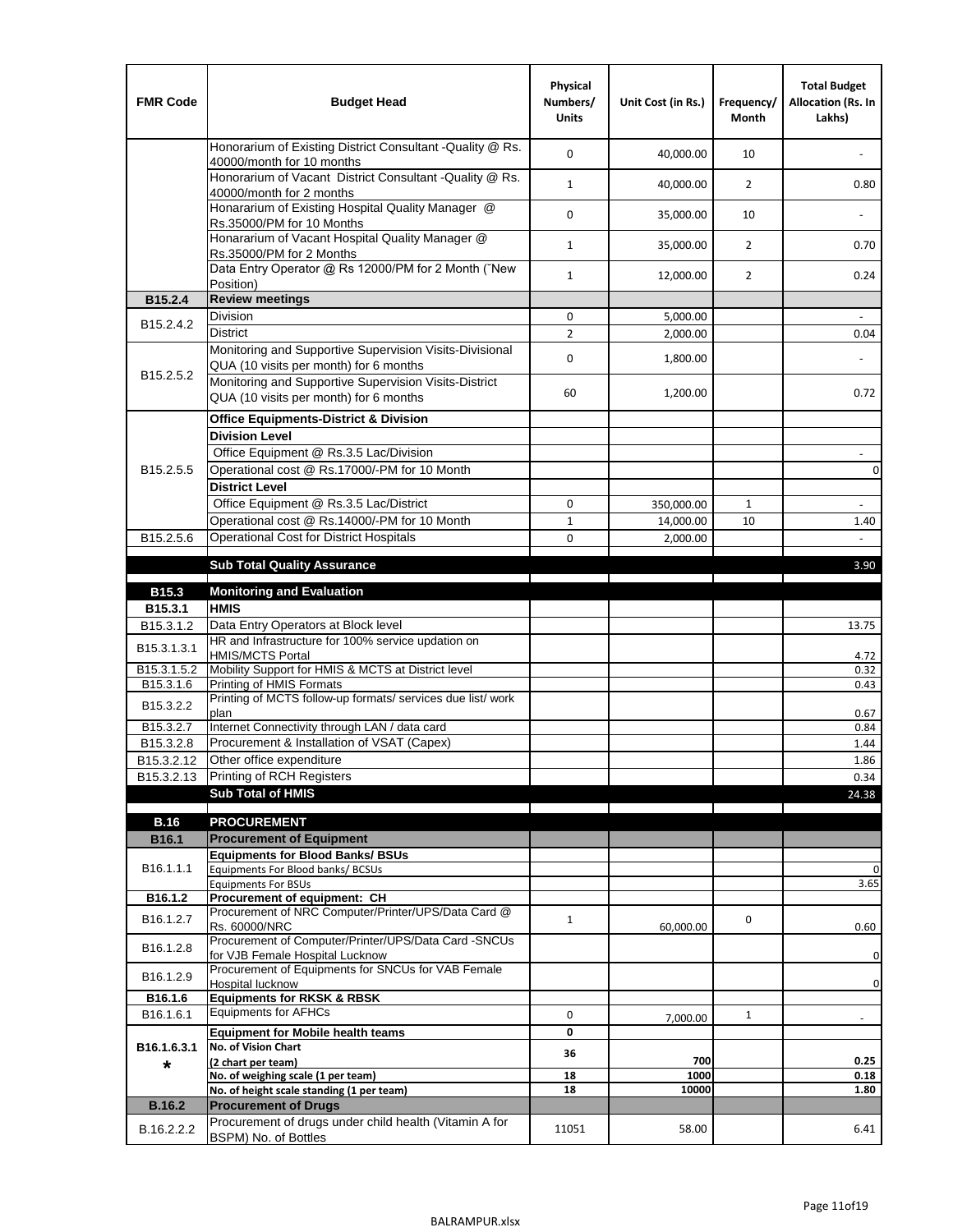| <b>FMR Code</b> | <b>Budget Head</b>                                                                        | Physical<br>Numbers/<br><b>Units</b> | Unit Cost (in Rs.) | Frequency/<br>Month | <b>Total Budget</b><br><b>Allocation (Rs. In</b><br>Lakhs) |
|-----------------|-------------------------------------------------------------------------------------------|--------------------------------------|--------------------|---------------------|------------------------------------------------------------|
| B.16.2.4        | <b>Supplies for IMEP</b>                                                                  |                                      |                    |                     |                                                            |
| B.16.2.4.1      | Biomedical waste management - District level                                              |                                      |                    |                     | 14.39                                                      |
| B.16.2.4.2      | Biomedical waste management - CHC/PHC level                                               | 9                                    | 13,109.00          | 12                  | 14.16                                                      |
| B.16.2.4.3      | Cleaning/washing, house-keeping and laundry<br>management - District level                |                                      |                    |                     | 54.60                                                      |
| B.16.2.4.4      | Cleaning/washing, house-keeping and laundry<br>management - CHC/PHC level                 |                                      |                    |                     | 17.77                                                      |
| B.16.2.4.7      | Cleanliness of Sub Centers for 6 months                                                   | 206                                  | 500.00             | 6                   | 6.18                                                       |
| B.16.2.5.2      | Replenishment of ASHA Drug Kit<br>@300/ Working ASHA                                      |                                      |                    |                     | 4.77                                                       |
| B.16.2.6        | <b>National Iron Plus Initiative (Drugs&amp;Supplies)</b>                                 |                                      |                    |                     |                                                            |
| B.16.2.6.1      | Children (6m - 60months)                                                                  |                                      |                    |                     |                                                            |
| B.16.2.6.1.a    | IFA Syrup (@Rs7.99paisa/50mlBottel)                                                       | 261683                               | 7.99               |                     | 20.91                                                      |
| B.16.2.6.2      | Children 5 - 10 years                                                                     |                                      |                    |                     |                                                            |
| B.16.2.6.2.a    | IFA tablet small Pink (45mg) @ Rs. 0.182 per tablet, 32 tablet per<br>child)              | 123332                               | 5.82               |                     | 7.18                                                       |
| B.16.2.6.2.b    | <b>Albendazole Tablets</b>                                                                | 146284                               | 0.78               | 2                   | 2.28                                                       |
| B.16.2.6.3      | <b>WIFS (10-19 years)</b>                                                                 |                                      |                    |                     |                                                            |
| B.16.2.6.3.a    | IFA Tablet large blue 100 mg tablet @ Rs. 1.41 per 10 tablet for 12<br>months             | 103484                               | 7.33               |                     | 7.59                                                       |
|                 | <b>Albendazole Tablets</b>                                                                |                                      |                    |                     |                                                            |
| B.16.2.6.3.b    | For Adolescent Girls and boys (School going)                                              | 51344                                | 0.78               | $\overline{2}$      | 0.80                                                       |
|                 | For Adolescent Girls (out of School)                                                      | 52140                                | 0.78               | $\overline{2}$      | 0.81                                                       |
| B.16.2.7        | Drugs & supplies for RBSK                                                                 |                                      |                    |                     |                                                            |
| B.16.2.7.1      | Medicine for Mobile health team                                                           | 18                                   | 5,000.00           |                     | 0.90                                                       |
| <b>B.16.2.8</b> | Drugs & supplies for AYUSH                                                                | 23                                   | 100,000.00         |                     | 23.00                                                      |
| B.16.2.10       | Blood Bags for 93 functional Blood Bank                                                   |                                      |                    |                     | 0.95                                                       |
|                 | For Diagnostics Kits for 93 functional blood bank                                         |                                      |                    |                     | 0.95                                                       |
|                 | <b>Sub Total of Procurement</b>                                                           |                                      |                    |                     | 190.12                                                     |
|                 |                                                                                           |                                      |                    |                     |                                                            |
| <b>B.18</b>     | <b>New Initiatives/ Strategic Interventions</b><br><b>Ca Cx Screening</b>                 |                                      |                    |                     |                                                            |
| <b>B.18.2</b>   |                                                                                           |                                      |                    |                     | 0                                                          |
|                 | 7+ Strategy                                                                               |                                      |                    |                     |                                                            |
| B18.4           | <b>Family Planning</b><br>No of District Level Govt. COT @ Rs.30000/month for 12<br>month | $\mathbf{1}$                         |                    | 12                  |                                                            |
|                 | Extra Incentive for Interval Sterilization @ Rs.260/case                                  |                                      | 30,000.00          |                     | 3.60                                                       |
|                 | Extra Incentive for NSV @ Rs.310/- case                                                   | 771                                  | 260.00             |                     | 2.00                                                       |
|                 |                                                                                           | 10                                   | 310.00             |                     | 0.03                                                       |
|                 | <b>Sub Total of New Innitiatives</b>                                                      |                                      |                    |                     | 5.64                                                       |
| <b>B22</b>      | <b>Support Services</b>                                                                   |                                      |                    |                     |                                                            |
|                 | <b>Support Strengthening NVBDCP</b>                                                       |                                      |                    |                     |                                                            |
|                 | Honorarium of Staff-At BRD Medical College                                                |                                      |                    |                     | 0                                                          |
| B22.3           | Honorarium of Staff for 100 Bedded JE/AES Ward -At<br><b>BRD Medical College</b>          |                                      |                    |                     |                                                            |
|                 | Increament of Existing HR Catculated @ 5%                                                 |                                      |                    |                     | 0                                                          |
|                 | <b>Sub of Support Serveces</b>                                                            |                                      |                    |                     | 0                                                          |
|                 |                                                                                           |                                      |                    |                     |                                                            |
| <b>B.23</b>     | Other Expenditures (Power Backup, Convergence etc)                                        |                                      |                    |                     |                                                            |
| B.23.1          | POL for Generators - District level Hospitals                                             | $\overline{2}$                       | 35,000.00          | 12                  | 8.40                                                       |
| B.23.2          | POL for Generators - CHCs/PHCs                                                            | 9                                    | 17,500.00          | 12                  | 18.90                                                      |
|                 | <b>Sub Total of Power Backup</b>                                                          |                                      |                    |                     | 27.30                                                      |
|                 |                                                                                           |                                      |                    |                     |                                                            |
| <b>B.24</b>     | <b>Collaboration with Medical Colleges and Knowledge</b>                                  |                                      |                    |                     |                                                            |
|                 | partners                                                                                  |                                      |                    |                     |                                                            |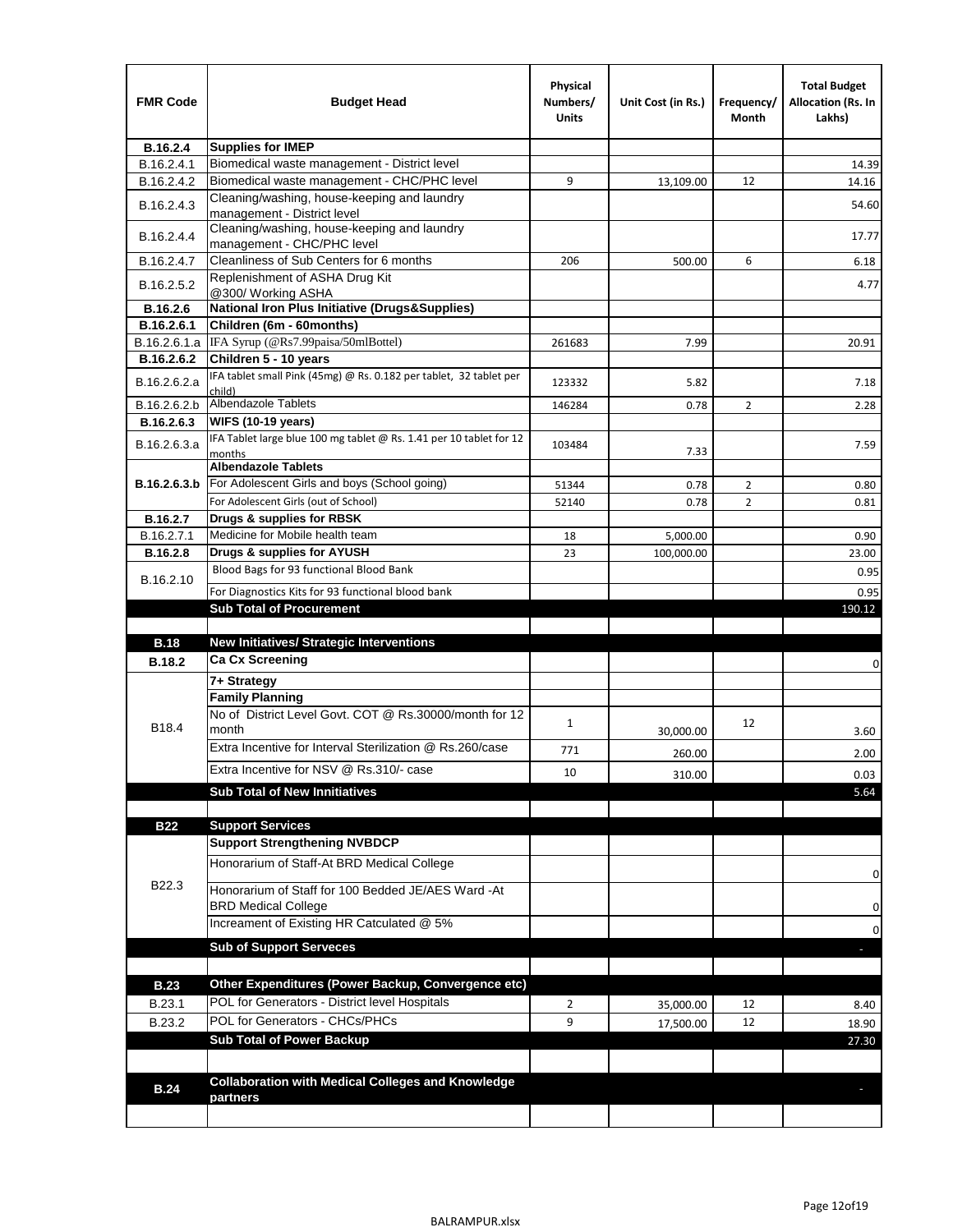| <b>FMR Code</b> | <b>Budget Head</b>                                                                            | Physical<br>Numbers/<br><b>Units</b> | Unit Cost (in Rs.) | Frequency/<br>Month | <b>Total Budget</b><br>Allocation (Rs. In<br>Lakhs) |
|-----------------|-----------------------------------------------------------------------------------------------|--------------------------------------|--------------------|---------------------|-----------------------------------------------------|
| <b>B.25</b>     | National Programme for Prevention and control of                                              |                                      |                    |                     |                                                     |
| B.25.1          | deafness<br><b>Recurring Grant-in-aid</b>                                                     |                                      |                    |                     |                                                     |
| B.25.1.3        | <b>Manpower at District level</b>                                                             |                                      |                    |                     |                                                     |
| B.25.1.3.a      | ENT Surgeon @Rs.80,000/-pm                                                                    | 0                                    |                    |                     |                                                     |
| B.25.1.3.b      | Audiologist@Rs.30,000/-pm                                                                     | 0                                    |                    |                     |                                                     |
| B.25.1.3.c      | Audiometric Assistant@Rs.15,000/-pm                                                           | 0                                    |                    |                     |                                                     |
| B.25.1.3.d      | Instructor for Hearing Impaired Children @Rs.15,000/-pm                                       | 0                                    |                    |                     |                                                     |
| B.25.2          | Non recurring Grant-in-aid                                                                    |                                      |                    |                     |                                                     |
| B.25.2.1        | Training@Rs.10 lakh/ Distt. for 7 level training                                              | 0                                    |                    |                     |                                                     |
| B.25.2.1.b      | District Hospital @Rs.20 lakh/Distt.                                                          | 0                                    |                    |                     |                                                     |
| B.25.2.1.c      | CHC/Sub-Divisional Hospital @Rs.50,000/- Kit                                                  | 0                                    |                    |                     |                                                     |
| B.25.2.1.d      | PHC@RS.15,000/- kit                                                                           | 0                                    |                    |                     |                                                     |
|                 |                                                                                               |                                      |                    |                     |                                                     |
|                 | National Programme for Prevention and control of<br>deafness                                  |                                      |                    |                     |                                                     |
|                 |                                                                                               |                                      |                    |                     |                                                     |
| <b>B.29</b>     | National Programme for Prevention and Control of                                              |                                      |                    |                     |                                                     |
|                 | <b>Flurosis</b>                                                                               |                                      |                    |                     |                                                     |
| B.29.2.1        | Honorarium of Consultant                                                                      | 0                                    | 40,000.00          | 6                   |                                                     |
|                 | Honorarium of Lab Technician                                                                  | 0                                    | 11,000.00          | 6                   |                                                     |
| B.29.2.2        | Health Education and Publicity                                                                |                                      |                    |                     |                                                     |
|                 | Medical Management including treatment Surgery and                                            |                                      |                    |                     |                                                     |
| B.29.2.4        | rehab-supplumetation of vitamins & minrals                                                    |                                      |                    |                     |                                                     |
|                 |                                                                                               |                                      |                    |                     |                                                     |
|                 | <b>Sub Total of Flurisis</b>                                                                  |                                      |                    |                     | н                                                   |
|                 |                                                                                               |                                      |                    |                     |                                                     |
|                 | <b>Total of Mission Flexipool</b>                                                             |                                      |                    |                     |                                                     |
|                 |                                                                                               |                                      |                    |                     | 946.75                                              |
|                 |                                                                                               |                                      |                    |                     |                                                     |
| C               | <b>IMMUNISATION</b>                                                                           |                                      |                    |                     |                                                     |
| C.1             | RI strengthening project (Review meeting, Mobility                                            |                                      |                    |                     |                                                     |
|                 | support. Outreach services etc)                                                               |                                      |                    |                     |                                                     |
| C.1.a           | Mobility Support for supervision for distict level officers.                                  | 1                                    | 250,000.00         |                     | 2.50                                                |
| C.1.c           | Printing and dissemination of Immunization cards, tally                                       | 99076                                | 10.00              |                     | 9.91                                                |
|                 | sheets, monitoring forms etc.<br>Quarterly review meetings exclusive for RI at district level |                                      |                    |                     |                                                     |
| C.1.e           | with Block MOs, CDPO, and other stake holders                                                 | 36                                   | 500.00             |                     | 0.18                                                |
| C.1.f           | Quarterly review meetings exclusive for RI at block                                           | 5984                                 | 75.00              |                     | 4.49                                                |
|                 | Focus on slum & underserved areas in urban                                                    |                                      |                    |                     |                                                     |
| C.1.g           | areas/alternative vaccinator for slums (only where regular                                    | 48                                   | 2,100.00           |                     | 1.01                                                |
|                 | ANM under NUHM not engaged) Rs. 450/- per session for<br>4 session and Rs. 300/- contingency. |                                      |                    |                     |                                                     |
|                 | Mobilization of children through ASHA or other mobilizers                                     |                                      |                    |                     |                                                     |
| C.1.h           |                                                                                               | 23288                                | 150.00             |                     | 34.93                                               |
| C.1.i           | Alternative vaccine delivery in hard to reach areas                                           | 3492                                 | 150.00             |                     | 5.24                                                |
| $C.1$ .j        | Alternative Vaccine Deliery in other areas<br>To develop microplan at sub-centre level        | 19796<br>222                         | 75.00<br>100.00    |                     | 14.85<br>0.22                                       |
| C.1.k           | For consolidation of micro plans at block level/PHC @ Rs.                                     |                                      |                    |                     |                                                     |
| C.1.1           | 1000/- and District level @ Rs.2000/-                                                         |                                      |                    |                     | 0.12                                                |
| C.1.m           | POL for vaccine delivery from State to district and from                                      | $\mathbf{1}$                         |                    |                     | 1.50                                                |
|                 | district to PHC/CHCs<br>Consumables for computer including provision for internet             |                                      | 150,000.00         |                     |                                                     |
| C.1.n           | access                                                                                        | $\mathbf{1}$                         | 400.00             | 12                  | 0.05                                                |
| C.1.o           | Red/Black plastic bags etc.                                                                   | 23288                                | 6.00               |                     | 1.40                                                |
| C.1.p           | Hub Cutter/Bleach/Hypochlorite solution/ Twin bucket @                                        | 12                                   | 1,200.00           |                     | 0.14                                                |
| C.1.q           | Rs. 1200/- for 2 Buckets<br><b>Safety Pits</b>                                                | 5                                    | 5,250.00           |                     | 0.26                                                |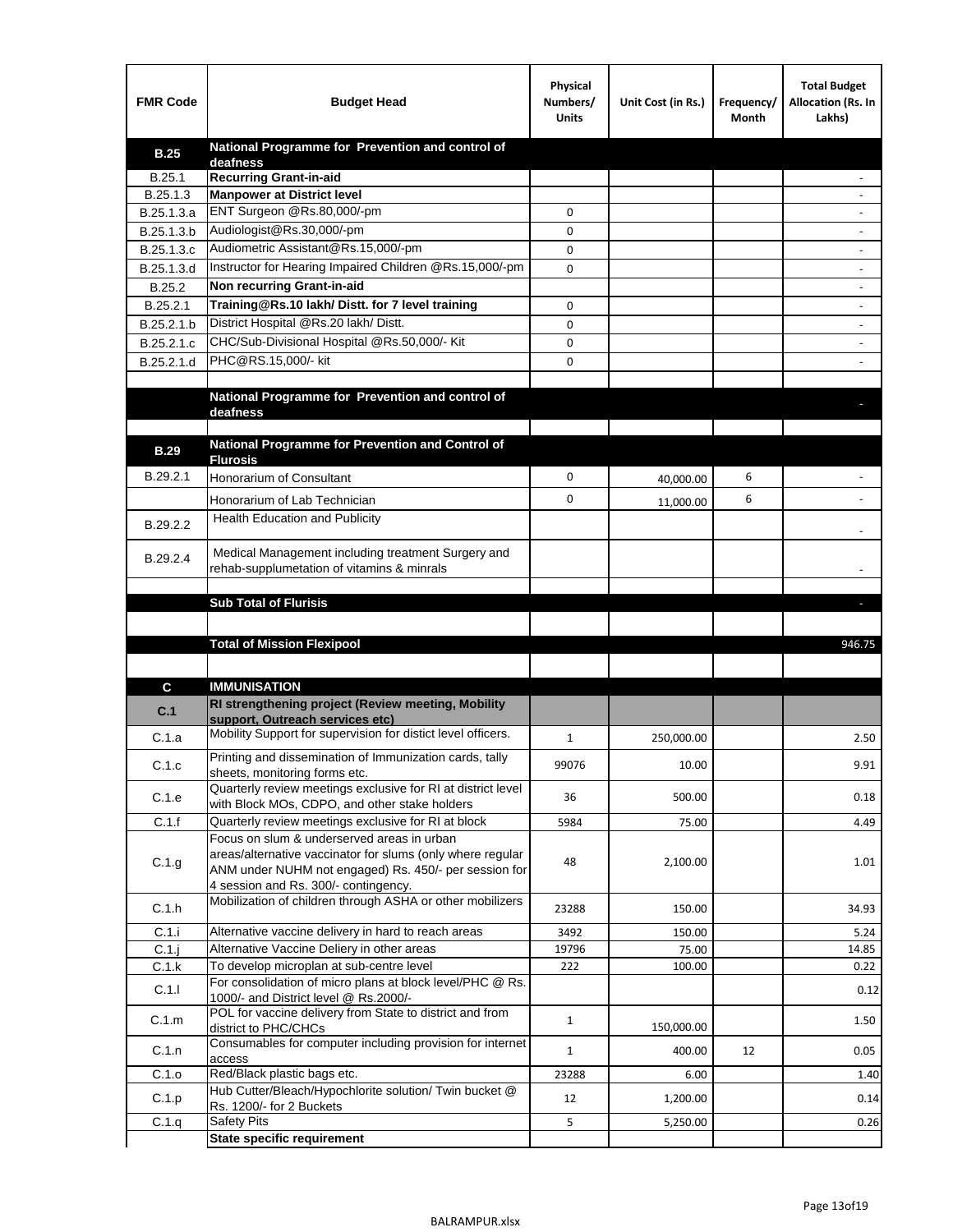| <b>FMR Code</b>  | <b>Budget Head</b>                                                                                                                                                              | Physical<br>Numbers/<br><b>Units</b> | Unit Cost (in Rs.) | Frequency/<br>Month | <b>Total Budget</b><br>Allocation (Rs. In<br>Lakhs) |
|------------------|---------------------------------------------------------------------------------------------------------------------------------------------------------------------------------|--------------------------------------|--------------------|---------------------|-----------------------------------------------------|
|                  | Funds for annual maintenance operation of WIC/WIF at<br>state and division level                                                                                                | 0                                    | 40,000.00          |                     | 0.00                                                |
|                  | Electricity bill for WIC/WIF at state and division level                                                                                                                        | 0                                    | 100,000.00         |                     | 0.00                                                |
| C.1.r            | POL for generators & operational expenses at divisional                                                                                                                         |                                      |                    |                     |                                                     |
|                  | vaccine storage and state vaccine store                                                                                                                                         | 0                                    | 200,000.00         |                     | 0.00                                                |
|                  | POL for generators & operational expenses at district<br>level vaccine storage points and other cold chain points                                                               | $\mathbf{1}$                         | 120,000.00         |                     | 1.20                                                |
|                  | <b>AEFI Kits</b>                                                                                                                                                                |                                      |                    |                     | 0.12                                                |
| C.1.s            | Teeka Express Operational Cost                                                                                                                                                  |                                      |                    |                     |                                                     |
| C.2              | <b>Salary of Contractual Staffs</b>                                                                                                                                             |                                      |                    |                     |                                                     |
| C.2.2            | Honorarium for Computer Assistants support for District<br>level                                                                                                                | $\mathbf{1}$                         | 12,127.00          | 12                  | 1.46                                                |
| C.3              | <b>Training under Immunisation</b>                                                                                                                                              |                                      |                    |                     |                                                     |
|                  | District level Orientation training including Hep B, Measles                                                                                                                    |                                      |                    |                     |                                                     |
| C.3.1            | & JE(wherever required) for 2 days ANM, Multi Purpose<br>Health Worker (Male), LHV, Health Assistant<br>(Male/Female), Nurse MidWives, BEEs & other staff (as<br>per RCH norms) | 10                                   | 46,200.00          |                     | 4.62                                                |
| C.3.2            | Three day training including Hep B, Measles & JE<br>(wherever required) of Medical Officers of RI using<br>revised MO training module)                                          | 0                                    | 65,600.00          |                     | 0.00                                                |
| C.3.4            | Two days cold chain handlers training for block level cold<br>chain hadlers by State and district cold chain officers                                                           | 0.00                                 |                    |                     | 0.21                                                |
| C.3.5            | One day training of block level data handlers by DIOs and<br>District cold chain officer                                                                                        | 11                                   | 500.00             |                     | 0.06                                                |
|                  | <b>Cold chain maintenance</b>                                                                                                                                                   |                                      |                    |                     |                                                     |
| C.4              | Cold chain maintenance for CHC/PHC @ Rs. 750/- per                                                                                                                              | 10                                   |                    |                     | 0.08                                                |
|                  | unit<br>Cold chain maintenance for District level @ Rs. 15000/-                                                                                                                 | 1                                    | 750.00             |                     | 0.15                                                |
| C.5              | per district<br><b>ASHA Incentive</b>                                                                                                                                           | 46276                                | 15,000.00<br>150   |                     | 69.414                                              |
|                  | Mobility support for outreach areas for 25 disdtricts                                                                                                                           |                                      |                    |                     | 13.06                                               |
|                  | Mobility support for HRG/ construction sites                                                                                                                                    |                                      |                    |                     |                                                     |
|                  | Sub Total of RI                                                                                                                                                                 |                                      |                    |                     | 167.15112                                           |
|                  |                                                                                                                                                                                 |                                      |                    |                     |                                                     |
| D                | <b>National lodine Deficiency Disorders Control</b><br>Programme (NIDDCP)                                                                                                       |                                      |                    |                     |                                                     |
| D.3              | <b>Health Education and Publicity</b>                                                                                                                                           |                                      |                    |                     | 0.10                                                |
|                  |                                                                                                                                                                                 |                                      |                    |                     |                                                     |
|                  | <b>GRAND TOTAL (A+B+C+D)</b>                                                                                                                                                    |                                      |                    |                     | 3,030.30                                            |
|                  |                                                                                                                                                                                 |                                      |                    |                     |                                                     |
|                  | National Disease Control Programme (NDCP)                                                                                                                                       |                                      |                    |                     |                                                     |
|                  | <b>INTEGRATED DISEASE SURVEILLANCE</b>                                                                                                                                          |                                      |                    |                     |                                                     |
| Е                | <b>PROGRAMME (IDSP)</b>                                                                                                                                                         |                                      |                    |                     |                                                     |
| E.1              | <b>REMUNERATION FOR CONTRACTUAL HUMAN</b><br><b>RESOURCE</b>                                                                                                                    |                                      |                    |                     |                                                     |
| E.1.9            | District Epidemiologists                                                                                                                                                        |                                      |                    |                     | 6.00                                                |
| E.1.10           | District Microbiologist at District labs                                                                                                                                        |                                      |                    |                     |                                                     |
| E.1.11           | District Data Manager                                                                                                                                                           |                                      |                    |                     | 2.69                                                |
| E.1.12<br>E.1.13 | Data Entry Operator*<br>Others if any (pl specify)                                                                                                                              |                                      |                    |                     | 1.51<br>$\omega$                                    |
| E.2              | <b>TRAINING</b>                                                                                                                                                                 |                                      |                    |                     |                                                     |
|                  | Training at State/District Level (1 batch = 20                                                                                                                                  |                                      |                    |                     |                                                     |
|                  | participants)                                                                                                                                                                   |                                      |                    |                     |                                                     |
| E.2.3            | Hospital Pharmacists/Nurses Training (1 day)                                                                                                                                    |                                      |                    |                     |                                                     |
| E.3              | <b>LABORATORY SUPPORT</b>                                                                                                                                                       |                                      |                    |                     |                                                     |
|                  | <b>District Public Health Laboratory Strengthening</b>                                                                                                                          |                                      |                    |                     |                                                     |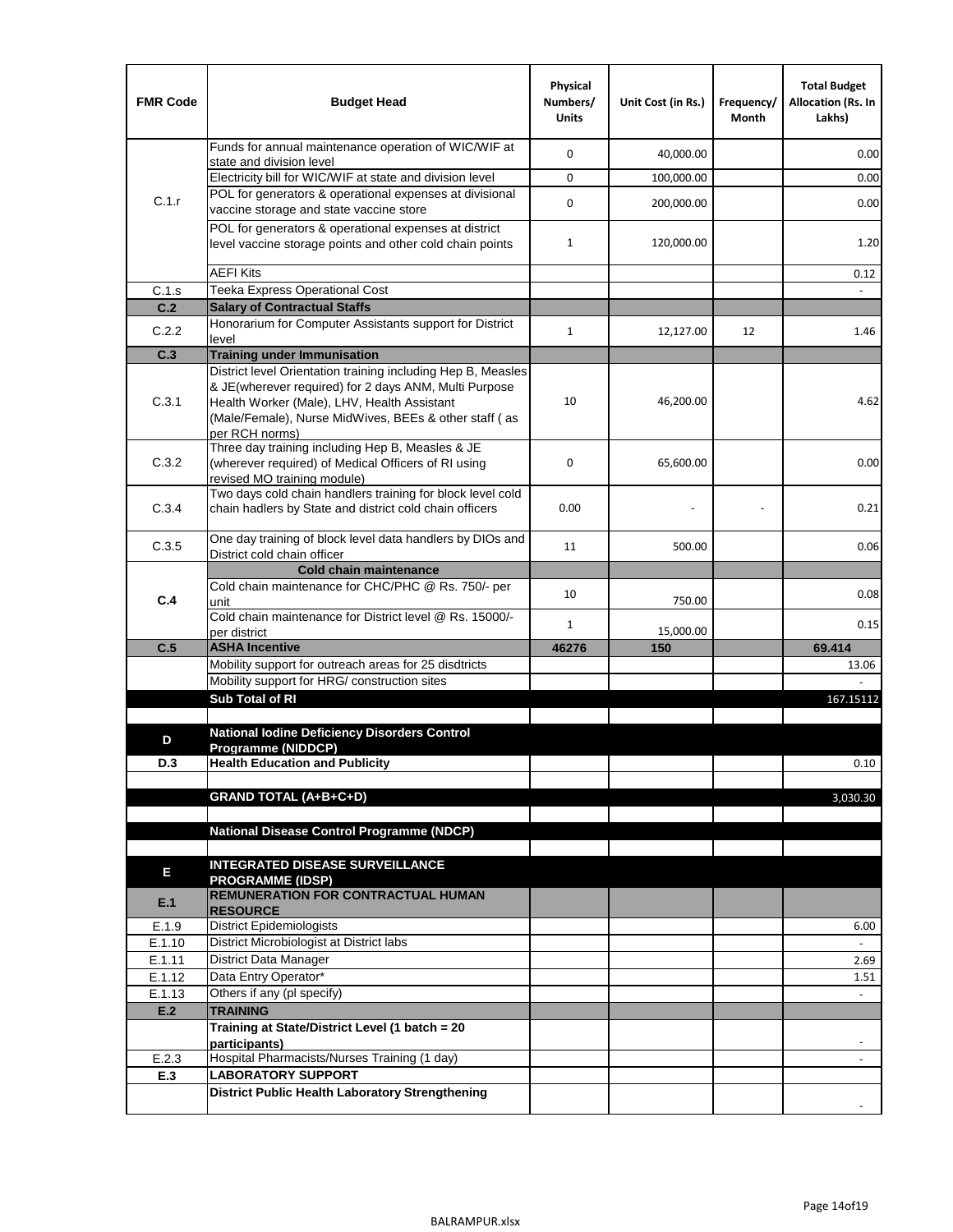| <b>FMR Code</b>       | <b>Budget Head</b>                                                                                                                                                                                                                                | Physical<br>Numbers/<br><b>Units</b> | Unit Cost (in Rs.) | Frequency/<br><b>Month</b> | <b>Total Budget</b><br><b>Allocation (Rs. In</b><br>Lakhs) |
|-----------------------|---------------------------------------------------------------------------------------------------------------------------------------------------------------------------------------------------------------------------------------------------|--------------------------------------|--------------------|----------------------------|------------------------------------------------------------|
| E.3.5                 | Expenses on account of consumables, operating<br>expenses, office expenses, transport of samples,<br>miscellaneous etc.                                                                                                                           |                                      |                    |                            |                                                            |
| E.4                   | <b>OPERATIONAL COSTS</b>                                                                                                                                                                                                                          |                                      |                    |                            |                                                            |
| E.4.1                 | MOBILITY: Travel Cost, POL, mobility cost at SSU & DSU                                                                                                                                                                                            |                                      |                    |                            |                                                            |
|                       | on need basis                                                                                                                                                                                                                                     |                                      |                    |                            | 0.50                                                       |
| E.4.2                 | Office expenses on telephone, fax, Broadband Expenses,<br>Weekly Alert Bulletin/Annual Disease Surveillance report,<br>minor repairs and AMC of IT/office equipment supplied<br>under IDSP, Meetings and other miscellenious<br>expenditures etc. |                                      |                    |                            | 1.55                                                       |
|                       | Sub Total of IDSP                                                                                                                                                                                                                                 |                                      |                    |                            | 12.25                                                      |
|                       |                                                                                                                                                                                                                                                   |                                      |                    |                            |                                                            |
| F                     | <b>NVBDCP</b>                                                                                                                                                                                                                                     |                                      |                    |                            |                                                            |
|                       |                                                                                                                                                                                                                                                   |                                      |                    |                            |                                                            |
| F.1.1                 | <b>Malaria</b>                                                                                                                                                                                                                                    |                                      |                    |                            |                                                            |
| F.1.1.a               | <b>Contractual Payments</b>                                                                                                                                                                                                                       |                                      |                    |                            |                                                            |
| F.1.1.a.i             | <b>MPW</b> contractual<br>District VBD Consultant 18 nos. (Non-Project States) @ Rs                                                                                                                                                               |                                      |                    |                            |                                                            |
| F.1.1.a.iv            | 22895 pm.for 6 months (Rs 1.37 lakhs per consulatant per<br>year)                                                                                                                                                                                 |                                      |                    |                            | $\overline{\phantom{a}}$                                   |
|                       | VBD Consultant 1 no. (preferably entomologist) @ Rs 22500                                                                                                                                                                                         |                                      |                    |                            |                                                            |
| F.1.1.a.vii           | p.m. for 6 months                                                                                                                                                                                                                                 |                                      |                    |                            |                                                            |
| F.1.1.b               | <b>ASHA Incentive</b>                                                                                                                                                                                                                             |                                      |                    |                            | 0.20                                                       |
| F.1.1.c               | <b>Operational Cost</b>                                                                                                                                                                                                                           |                                      |                    |                            |                                                            |
| $F.1.1.c.$ ii         | Operational cost for IRS                                                                                                                                                                                                                          |                                      |                    |                            | 0.10                                                       |
| F.1.1.e<br>F.1.1.f    | <b>IEC/BCC</b><br>PPP / NGO and Intersectoral Convergence                                                                                                                                                                                         |                                      |                    |                            | 0.85<br>$\mathbb{L}$                                       |
| F.1.1.g               | <b>Training / Capacity Building</b>                                                                                                                                                                                                               |                                      |                    |                            | 1.10                                                       |
| F.1.1.h               | <b>Zonal Entomological units</b>                                                                                                                                                                                                                  |                                      |                    |                            |                                                            |
|                       |                                                                                                                                                                                                                                                   |                                      |                    |                            |                                                            |
|                       | <b>Sub total of Malaria</b>                                                                                                                                                                                                                       |                                      |                    |                            | 2.25                                                       |
|                       |                                                                                                                                                                                                                                                   |                                      |                    |                            |                                                            |
| F.1.2                 | Dengue & Chikungunya                                                                                                                                                                                                                              |                                      |                    |                            |                                                            |
| F.1.2.a<br>F.1.2.a(i) | Strengthening surveillance (As per GOI approval)<br>Apex Referral Labs recurrent                                                                                                                                                                  |                                      |                    |                            |                                                            |
| F.1.2.a(ii)           | Sentinel surveillance Hospital recurrent                                                                                                                                                                                                          |                                      |                    |                            | $\sim$                                                     |
|                       | Vector Control, environmental management & fogging                                                                                                                                                                                                |                                      |                    |                            |                                                            |
| F.1.2.f               | machine                                                                                                                                                                                                                                           |                                      |                    |                            |                                                            |
|                       | Dengue & Chikungunya                                                                                                                                                                                                                              |                                      |                    |                            |                                                            |
|                       |                                                                                                                                                                                                                                                   |                                      |                    |                            |                                                            |
| F.1.4                 | <b>Lymphatic Filariasis</b>                                                                                                                                                                                                                       |                                      |                    |                            |                                                            |
|                       | State Task Force, State Technical Advisory Committee meeting,<br>printing of forms/registers, mobility support, district                                                                                                                          |                                      |                    |                            |                                                            |
|                       | coordination meeting, sensitization of media etc., morbidity                                                                                                                                                                                      |                                      |                    |                            |                                                            |
| F.1.4.a               | management, monitoring & supervision and mobility support                                                                                                                                                                                         |                                      |                    |                            |                                                            |
|                       | for Rapid Response Team and contingency support<br>(16)                                                                                                                                                                                           |                                      |                    |                            |                                                            |
|                       | districts only)                                                                                                                                                                                                                                   |                                      |                    |                            |                                                            |
| F.1.4.b               | Microfilaria Survey (16 districts only)                                                                                                                                                                                                           |                                      |                    |                            |                                                            |
| F.1.4.c               | Monitoring & Evaluation (Post MDA assessment by medical<br>colleges (Govt. & private)/ICMR institutions ) (16 districts only)                                                                                                                     |                                      |                    |                            |                                                            |
|                       | Training/sensitization of district level officers on ELF and drug                                                                                                                                                                                 |                                      |                    |                            |                                                            |
| F.1.4.d               | distributors including peripheral health workers(16 districts                                                                                                                                                                                     |                                      |                    |                            |                                                            |
|                       | only)                                                                                                                                                                                                                                             |                                      |                    |                            |                                                            |
|                       | Specific IEC/BCC at state, district, PHC, Sub-centre and village                                                                                                                                                                                  |                                      |                    |                            |                                                            |
| F.1.4.e               | level including VHSC/GKs for community mobilization efforts to                                                                                                                                                                                    |                                      |                    |                            |                                                            |
|                       | realize the desired drug compliance of 85% during MDA (16                                                                                                                                                                                         |                                      |                    |                            |                                                            |
|                       | districts only)                                                                                                                                                                                                                                   |                                      |                    |                            |                                                            |
| F.1.4.f               | Honorarium for Drug Distribution including ASHAs and<br>supervisors involved in MDA<br>(16 districts only)                                                                                                                                        |                                      |                    |                            |                                                            |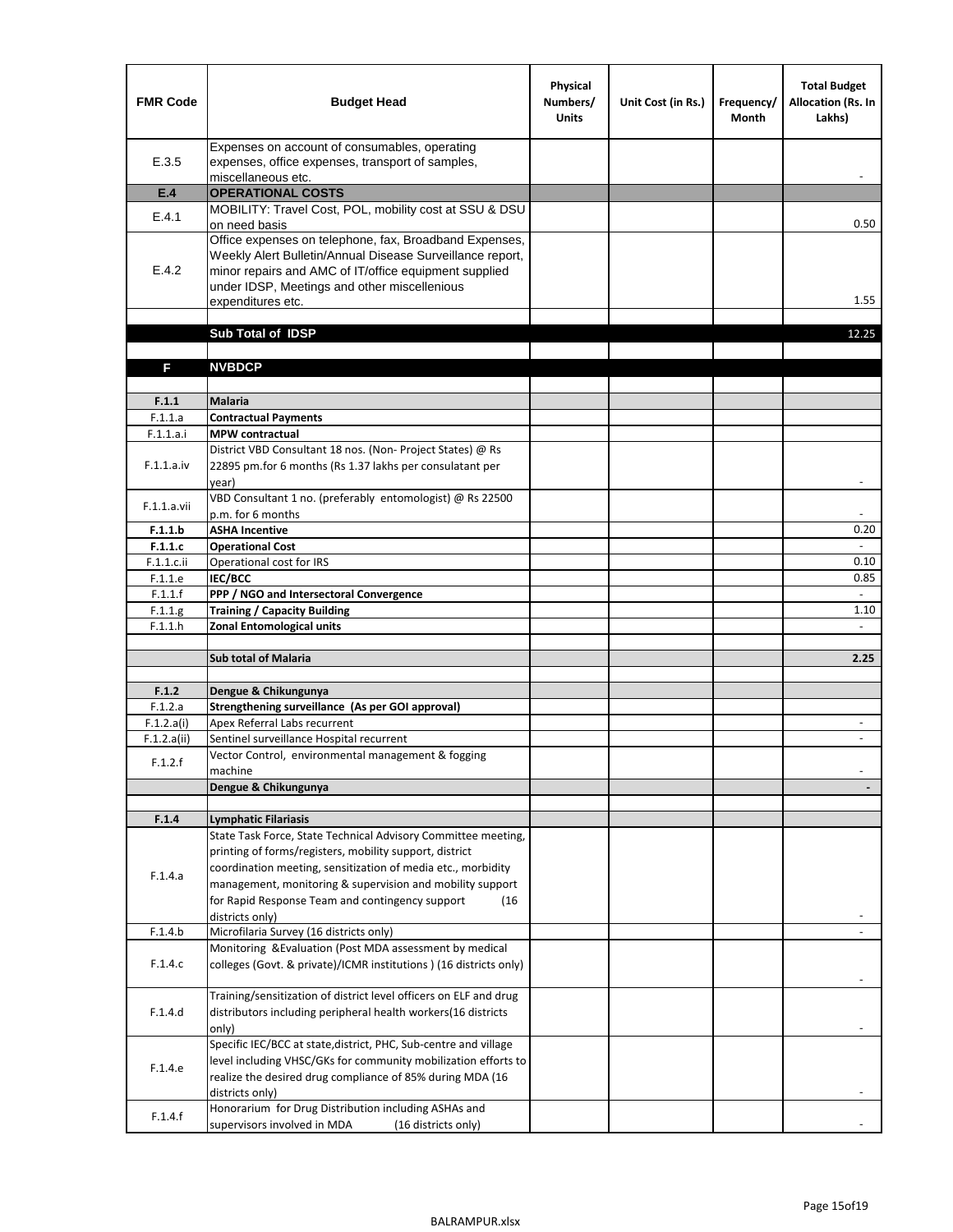| <b>FMR Code</b>    | <b>Budget Head</b>                                                                             | Physical<br>Numbers/<br>Units | Unit Cost (in Rs.) | Frequency/<br>Month | <b>Total Budget</b><br><b>Allocation (Rs. In</b><br>Lakhs) |
|--------------------|------------------------------------------------------------------------------------------------|-------------------------------|--------------------|---------------------|------------------------------------------------------------|
| F.1.4.g.           | Verification and validation for stoppage of MDA in LF endemic<br>districts (17 Districts)      |                               |                    |                     |                                                            |
| F.1.4.g.i          | a) Additional MF Survey                                                                        |                               |                    |                     |                                                            |
| F.1.4.g.ii         | b) ICT Survey                                                                                  |                               |                    |                     |                                                            |
| $F.1.4.g.$ iii     | c) ICT Cost                                                                                    |                               |                    |                     |                                                            |
| F.1.4.h            | Verification of LF endemicity in non-endemic districts (24<br>Districts)                       |                               |                    |                     |                                                            |
| F.1.4.h.i          | a) Lymphoedema & Hydrocele Survey                                                              |                               |                    |                     | 0.20                                                       |
|                    | <b>Lymphatic Filariasis</b>                                                                    |                               |                    |                     | 0.20                                                       |
|                    |                                                                                                |                               |                    |                     |                                                            |
| F.1.5              | Kala-azar                                                                                      |                               |                    |                     |                                                            |
| F.1.5              | Case search/ Camp Approach                                                                     |                               |                    |                     | $\overline{\phantom{a}}$                                   |
| F.1.5.a            | Spray Pumps & accessories                                                                      |                               |                    |                     | $\overline{\phantom{a}}$                                   |
| F.1.5.b            | Operational cost for spray including spray wages                                               |                               |                    |                     |                                                            |
| F.1.5.c            | Mobility/POL/supervision                                                                       |                               |                    |                     | $\overline{\phantom{a}}$                                   |
| F.1.5.d            | Monitoring & Evaluation                                                                        |                               |                    |                     |                                                            |
| F.1.5.e            | Training for spraying                                                                          |                               |                    |                     | $\blacksquare$                                             |
| F.1.5.f            | IEC/BCC/Advocacy                                                                               |                               |                    |                     |                                                            |
| F.1.5.g            | Incentive to ASHA<br>Loss of Wages                                                             |                               |                    |                     | $\overline{\phantom{a}}$                                   |
| F.1.5.h<br>F.1.5.i | Free Diet                                                                                      |                               |                    |                     | $\overline{\phantom{a}}$                                   |
|                    |                                                                                                |                               |                    |                     |                                                            |
|                    | Kala-azar                                                                                      |                               |                    |                     |                                                            |
|                    |                                                                                                |                               |                    |                     |                                                            |
| F.6                | Cash grant for decentralized commodities                                                       |                               |                    |                     | 5.00                                                       |
|                    | Sub Total of NVB DCP                                                                           |                               |                    |                     | 7.45                                                       |
|                    |                                                                                                |                               |                    |                     |                                                            |
| G                  | <b>NLEP</b>                                                                                    |                               |                    |                     |                                                            |
| G 1.               | Improved early case detection                                                                  |                               |                    |                     |                                                            |
| G 1.1              | Incentive to ASHA                                                                              |                               |                    |                     |                                                            |
|                    | Incentive for Case detection by ASHA/AWW/Volunteers                                            | 161                           |                    |                     |                                                            |
|                    | etc.diagnosis @ Rs. 250 per case                                                               |                               | 250.00             |                     | 0.40                                                       |
|                    | Incentive for timely cure of MB cases @ Rs. 600 per case                                       | 13<br>19                      | 600.00             |                     | 0.08                                                       |
| G1.1 a             | Incentive for timely cure of PB cases @ Rs. 400 per case<br>Sensitization of ASHA              | 300                           | 400.00<br>100.00   |                     | 0.08<br>0.30                                               |
| G <sub>2</sub>     | <b>Improved case management</b>                                                                |                               |                    |                     |                                                            |
|                    | DPMR Services, (MCR footwear, Aids and appliances,                                             |                               |                    |                     |                                                            |
|                    | Welfare allowance to BPL patients for RCS, Support<br>to govt. institutions for RCS)           |                               |                    |                     |                                                            |
|                    | Cost of MCR / Protective footwear@ Rs.300/-                                                    | 100                           | 300.00             |                     | 0.30                                                       |
|                    | Amount for Aids/ appliances/ self care kits/ patient welfare                                   |                               |                    |                     |                                                            |
| G 2.1              | items etc.                                                                                     |                               |                    |                     | 0.17                                                       |
|                    | Patients for RCS to be paid welfare allowance @ Rs. 8000/-                                     | 0                             | 8,000.00           |                     |                                                            |
|                    | No. of RCS to be paid for as Support to govt. institutions for<br>RCS @5000/-                  | 0                             | 5,000.00           |                     |                                                            |
| G 2.2              | Urban L:eprosy Control, (Mega city - 0, Medium city (1) -<br>3 , Med. City (2)-1 Township -19) |                               |                    |                     | 1.14                                                       |
| G 2.3              | Material & Supplies                                                                            |                               |                    |                     | $\blacksquare$                                             |
|                    | Supportive drugs                                                                               |                               |                    |                     | 0.75                                                       |
| G 2.3.i            | Lab. reagents & equipments                                                                     |                               |                    |                     | 0.05                                                       |
|                    | Printing works                                                                                 |                               |                    |                     | 0.20                                                       |
| G <sub>3</sub>     | <b>Stigma Reduced</b>                                                                          |                               |                    |                     |                                                            |
|                    | Mass media, Outdoor media, Rural media, Advocacy                                               |                               |                    |                     |                                                            |
| G 3.1              | media<br>Monitoring, Supervision and Evaluation System                                         |                               |                    |                     | 0.98                                                       |
| G 5.               | improved                                                                                       |                               |                    |                     |                                                            |
| G 5.1              | <b>Travel Cost and Review Meeting</b>                                                          |                               |                    |                     |                                                            |
| G 5.1.ii           | travel expenses - Contractual Staff at District level                                          |                               |                    |                     | 0.26                                                       |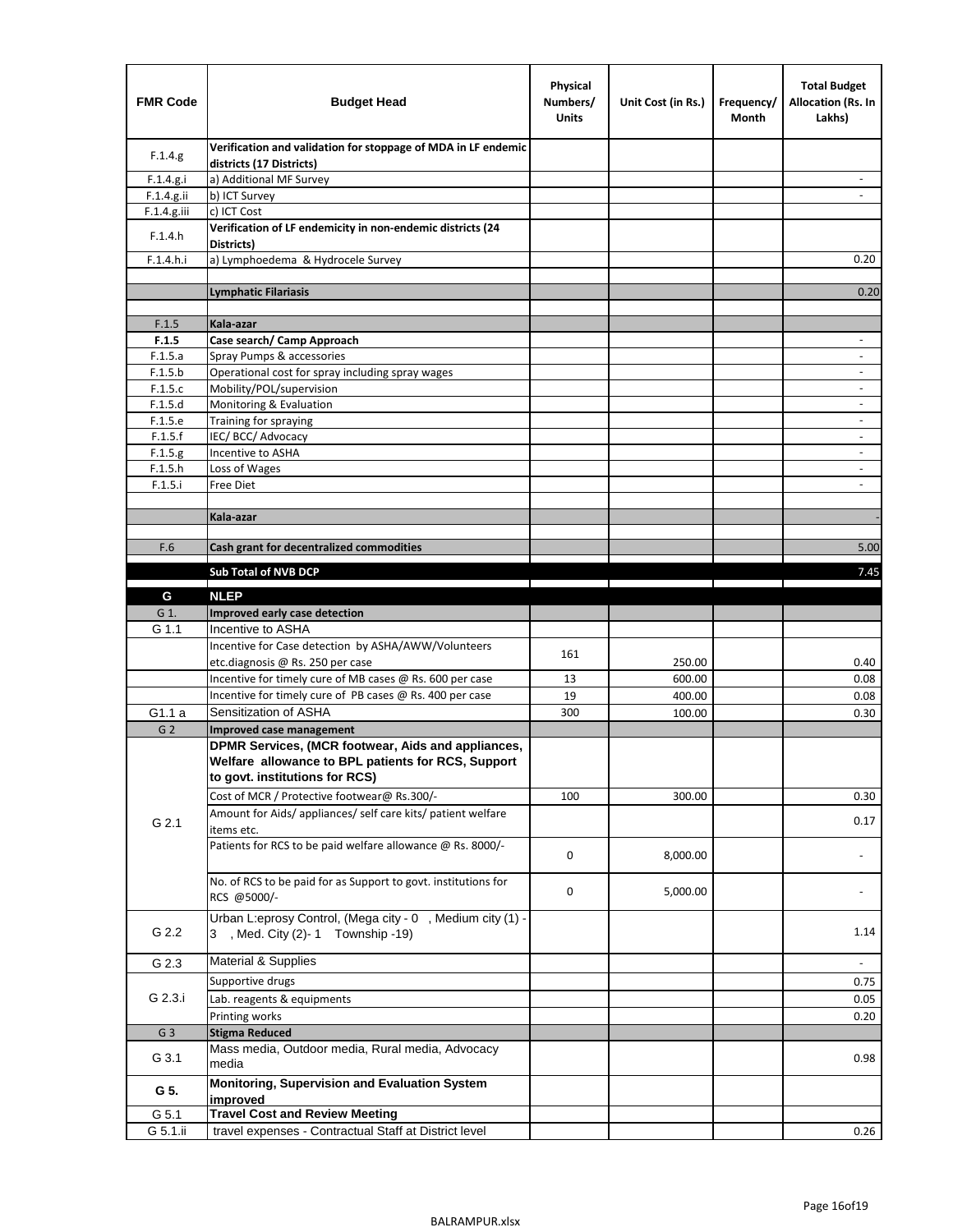| <b>FMR Code</b> | <b>Budget Head</b>                                                                                              | Physical<br>Numbers/<br><b>Units</b> | Unit Cost (in Rs.) | Frequency/<br>Month | <b>Total Budget</b><br>Allocation (Rs. In<br>Lakhs) |
|-----------------|-----------------------------------------------------------------------------------------------------------------|--------------------------------------|--------------------|---------------------|-----------------------------------------------------|
| G 5.2           | <b>Office Operation &amp; Maintenance</b>                                                                       |                                      |                    |                     |                                                     |
| G 5.2.i         | Office operation - State Cell                                                                                   |                                      |                    |                     |                                                     |
| G 5.2.ii        | Office operation - District Cell                                                                                |                                      |                    |                     | 0.35                                                |
| G 5.2 .iii      | Office equipment maint. State                                                                                   |                                      |                    |                     |                                                     |
| G 5.4           | Vehicle Hiring and POL                                                                                          |                                      |                    |                     |                                                     |
| G 5.4.ii        | <b>District Cell</b>                                                                                            |                                      |                    |                     | 0.30                                                |
| G 6.2           | <b>Contractual Staff at Disrrict &amp; block level</b>                                                          |                                      |                    |                     |                                                     |
|                 | <b>District Leprosy Consultant</b>                                                                              | 1                                    | 33,000.00          | 12                  | 3.96                                                |
| G 6.2.ii        | Physio Therapist                                                                                                | $\mathbf{1}$                         | 27,500.00          | 12                  | 3.30                                                |
|                 | Contractual Staff Para Medical Worker, (PMW @ 17600pm)                                                          | 5                                    | 17,600.00          | 12                  | 10.56                                               |
| G 7.            | <b>Others</b>                                                                                                   |                                      |                    |                     |                                                     |
| G 7.1           | Travel expenses for regular staff for specific programme /<br>training need, awards etc                         |                                      |                    |                     | 0.16                                                |
|                 | HR increment calculated $@$ 5% for above approvals                                                              |                                      |                    |                     | 0.89                                                |
|                 | Sub Total NLEP                                                                                                  |                                      |                    |                     | 24.22                                               |
|                 |                                                                                                                 |                                      |                    |                     |                                                     |
| Н               | <b>RNTCP</b>                                                                                                    |                                      |                    |                     |                                                     |
| H.1             | Civil Works                                                                                                     |                                      |                    |                     | 2.70                                                |
| H.2             | Laboratory Materials                                                                                            |                                      |                    |                     | 7.15                                                |
| H.3             | Honorarium/Counselling Charges                                                                                  |                                      |                    |                     | 22.77                                               |
| H.4             | <b>ACSM</b>                                                                                                     |                                      |                    |                     | 3.80                                                |
| H.5             | <b>Equipment Maintenance</b>                                                                                    |                                      |                    |                     | 0.47                                                |
| H.6             | Training                                                                                                        |                                      |                    |                     | 4.12                                                |
| H.7             | Vehicle Operation(POL & Manitainance)                                                                           |                                      |                    |                     | 7.05                                                |
| H.8             | Vehicle hiring                                                                                                  |                                      |                    |                     | 9.64                                                |
| H.9             | Public Private Mix(PP/NGO Support)                                                                              |                                      |                    |                     | 7.21                                                |
| H.10            | <b>Medical Colleges</b>                                                                                         |                                      |                    |                     | $\blacksquare$                                      |
| H.11            | Office Operation (Miscellaneous)                                                                                |                                      |                    |                     | 2.11                                                |
| H.12            | <b>Contractual Services</b>                                                                                     |                                      |                    |                     | 77.51                                               |
| H.13            | Printing                                                                                                        |                                      |                    |                     | 1.82                                                |
| H.15            | Procurement of Drugs                                                                                            |                                      |                    |                     | 1.08                                                |
| H.16            | Procurement of Vehicles                                                                                         |                                      |                    |                     | $\omega$                                            |
| H.17            | Procurement of Equipments                                                                                       |                                      |                    |                     | 0.75                                                |
| H.18            | Patient Support & Transportation Charges                                                                        |                                      |                    |                     | 5.77                                                |
| H.19            | Supervision and Monitoring                                                                                      |                                      |                    |                     | 5.49                                                |
|                 | <b>Grand Total</b>                                                                                              |                                      |                    |                     | 159.44                                              |
|                 |                                                                                                                 |                                      |                    |                     |                                                     |
|                 | <b>Total of NDCP</b>                                                                                            |                                      |                    |                     | 203.36                                              |
|                 | Non Communicable Disease Control Programme (NCD)                                                                |                                      |                    |                     |                                                     |
|                 |                                                                                                                 |                                      |                    |                     |                                                     |
| Т               | National Programme for Control of Blindness (NPCB)                                                              |                                      |                    |                     | ÷.                                                  |
| 1.1             | <b>Recurring Grant-in aid</b><br>Reimbursement for cataract operation for NGO and                               |                                      |                    |                     |                                                     |
| 1.1.1           | Private Practitioners as per NGO norms @Rs.1000/-                                                               |                                      |                    |                     | 10.70                                               |
| 1.1.1A          | Assistance for consumables/drugs/medicines to the<br>Govt./District Hospital for Cat sx etc.@ Rs.450/- per case |                                      |                    |                     | 3.89                                                |
| 1.1.2           | <b>Other Eye Diseases</b>                                                                                       |                                      |                    |                     |                                                     |
| 1.1.3           | Screening and free spectacles to school children @                                                              |                                      |                    |                     | 4.00                                                |
|                 | Rs.275/- per case                                                                                               |                                      |                    |                     |                                                     |
| 1.1.4           | Screening and free spectacles for near work to Old<br>Person (New component) @Rs.100/- per case                 |                                      |                    |                     | 1.08                                                |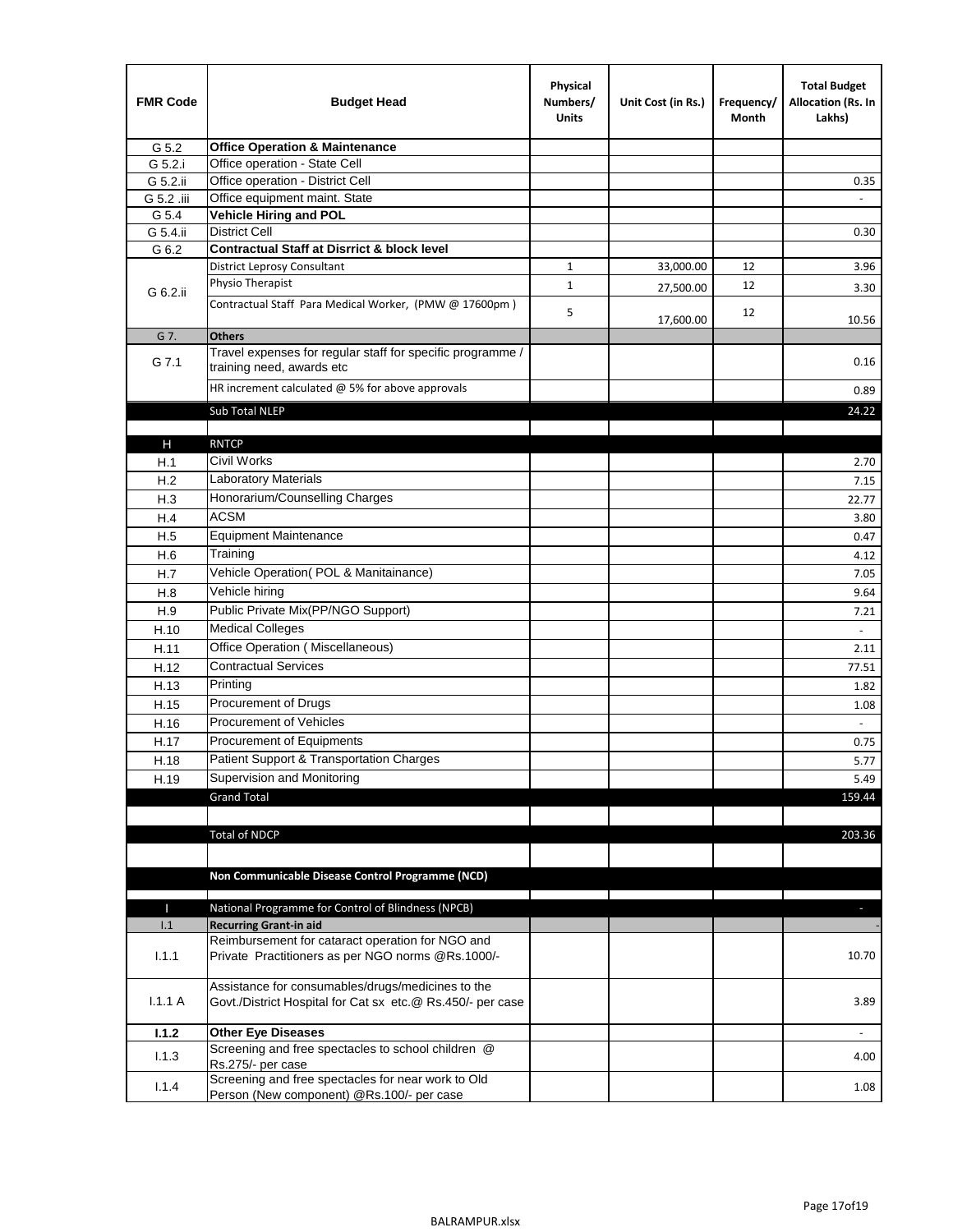| <b>FMR Code</b> | <b>Budget Head</b>                                                                                                                                  | Physical<br>Numbers/<br><b>Units</b> | Unit Cost (in Rs.) | Frequency/<br>Month | <b>Total Budget</b><br>Allocation (Rs. In<br>Lakhs) |
|-----------------|-----------------------------------------------------------------------------------------------------------------------------------------------------|--------------------------------------|--------------------|---------------------|-----------------------------------------------------|
| 1.1.5           | Recurring GIA to Eye Bank @ Rs.2000/- per pair(Eye<br>Bank will reimburse to Eye Donation Centre for eye<br>collected by them @ Rs.1000/- per pair) |                                      |                    |                     |                                                     |
| 1.2             | Non Recurring Grant -in-Aid                                                                                                                         |                                      |                    |                     |                                                     |
| 1.2.2.          | Grant-in-aid for Sub Divisional Hospitals @ Rs.20 lakh                                                                                              |                                      |                    |                     |                                                     |
| 1.2.3           | For Vision Centre (PHC) (Govt. + NGO) @ Rs.1 lakh                                                                                                   |                                      |                    |                     |                                                     |
| 1.2.4           | For Eye Bank Rs.25 lakh                                                                                                                             |                                      |                    |                     | ÷.                                                  |
| 1.3             | <b>Contractual Man Power</b>                                                                                                                        |                                      |                    |                     |                                                     |
| 1.3.1           | Ophthalmic Surgeon@ Rs.60,000/- p.m.*                                                                                                               |                                      |                    |                     | $\overline{\phantom{a}}$                            |
| 1.3.2           | Ophthalmic Assistant @ Rs.12,000/- p.m.*                                                                                                            |                                      |                    |                     |                                                     |
| 1.3.3           | Eye Donation Counsellors @ Rs.15000/- p.m.*                                                                                                         |                                      |                    |                     | $\overline{\phantom{a}}$                            |
| 1.3.4           | Data Entry Operator @Rs.8,000/- p.m. for district level                                                                                             |                                      |                    |                     | 0.25                                                |
| 1.4             | Other activities (if any, pls. specify)                                                                                                             |                                      |                    |                     |                                                     |
|                 | Other district level activities                                                                                                                     |                                      |                    |                     | 0.20                                                |
|                 | Sub Total of National Programme for Control of Blindness<br>(NPCB)                                                                                  |                                      |                    |                     | 20.11                                               |
|                 |                                                                                                                                                     |                                      |                    |                     |                                                     |
| J               | Natoinal Mental Health Programme (NMHP)<br>Honorarium of Existing Human Resource                                                                    |                                      |                    |                     |                                                     |
|                 |                                                                                                                                                     |                                      |                    |                     |                                                     |
|                 | National Programme for the Healthcare of the Elderly (NPHCE)                                                                                        |                                      |                    |                     |                                                     |
| K               |                                                                                                                                                     |                                      |                    |                     |                                                     |
| K.1             | <b>Recurring Grant-in-Aid</b>                                                                                                                       |                                      |                    |                     |                                                     |
| K.1.1           | <b>District Hospital</b>                                                                                                                            |                                      |                    |                     |                                                     |
| K.1.1.1         | Machinery & Equipment @ Rs.1.50 lakh per unit                                                                                                       |                                      |                    |                     |                                                     |
| K.1.1.2         | Drugs & Consumable @ Rs. 5 Lacs to existing district &<br>Rs. 3 Lacs to New Districts                                                               |                                      |                    |                     |                                                     |
| K.1.1.3         | Training of doctors and staff from CHCs and PHCs @<br>Rs.0.40 lakh per unit                                                                         |                                      |                    |                     |                                                     |
| K.1.1.4         | Public Awareness & IEC @ Rs.1 lakh per unit                                                                                                         |                                      |                    |                     |                                                     |
| K.1.1.6         | Consultant Medicine (2) @ Rs. 80000 P.M. for 12 months<br>against filled post & 3 month against Vacant Post                                         |                                      |                    |                     |                                                     |
| K.1.1.7         | Nurse (6) @ Rs. 20,000 P.M. for 12 months against filled<br>post & 3 month against Vacant Post                                                      |                                      |                    |                     |                                                     |
| K.1.1.8         | Physiotherapist 1 @ Rs.20,000 p.m.                                                                                                                  |                                      |                    |                     |                                                     |
| K.1.1.9         | Hospital Attendants 2@ Rs.7500 p.m.                                                                                                                 |                                      |                    |                     |                                                     |
| K.1.1.10        | Sanitary Attendants 2 @ Rs.7500 p.m.                                                                                                                |                                      |                    |                     | $\overline{\phantom{a}}$                            |
| K.1.2           | <b>CHC</b>                                                                                                                                          |                                      |                    |                     |                                                     |
| K.1.2.1         | Training @ Rs. 30,000 (Refer list for No. of CHC)                                                                                                   |                                      |                    |                     |                                                     |
| K.1.2.3         | Rehabilitation Worker 1 @ Rs.18,000 p. m.                                                                                                           |                                      |                    |                     |                                                     |
| K.1.3           | <b>PHC</b>                                                                                                                                          |                                      |                    |                     |                                                     |
| K.1.3.1.        | Training & IEC @ Rs.0.30 lakh per PHC                                                                                                               |                                      |                    |                     |                                                     |
| K.1.4           | <b>Sub-Centre</b>                                                                                                                                   |                                      |                    |                     |                                                     |
|                 | Aids and Appliances @ Rs.0.30 lakh per Sub-Centre                                                                                                   |                                      |                    |                     |                                                     |
| K.1.4.1         |                                                                                                                                                     |                                      |                    |                     |                                                     |
| K.2             | <b>Non-Recurring Grant-in-Aid</b>                                                                                                                   |                                      |                    |                     |                                                     |
| K.2.1           | <b>District Hospital</b><br>Construction/renovation/extension of the existing building                                                              |                                      |                    |                     |                                                     |
| K.2.1.1         | and Furniture of Geriatrics Unit with 10 beds and OPD<br>facilities @ Rs.80 lakh per unit                                                           |                                      |                    |                     |                                                     |
| K.2.1.2         | Machinery & Equipment @ Rs.7.00 lakh per unit                                                                                                       |                                      |                    |                     |                                                     |
|                 | HR Increment @ 5% (Refer HR increment calculation<br>sheet)                                                                                         |                                      |                    |                     |                                                     |
|                 |                                                                                                                                                     |                                      |                    |                     |                                                     |